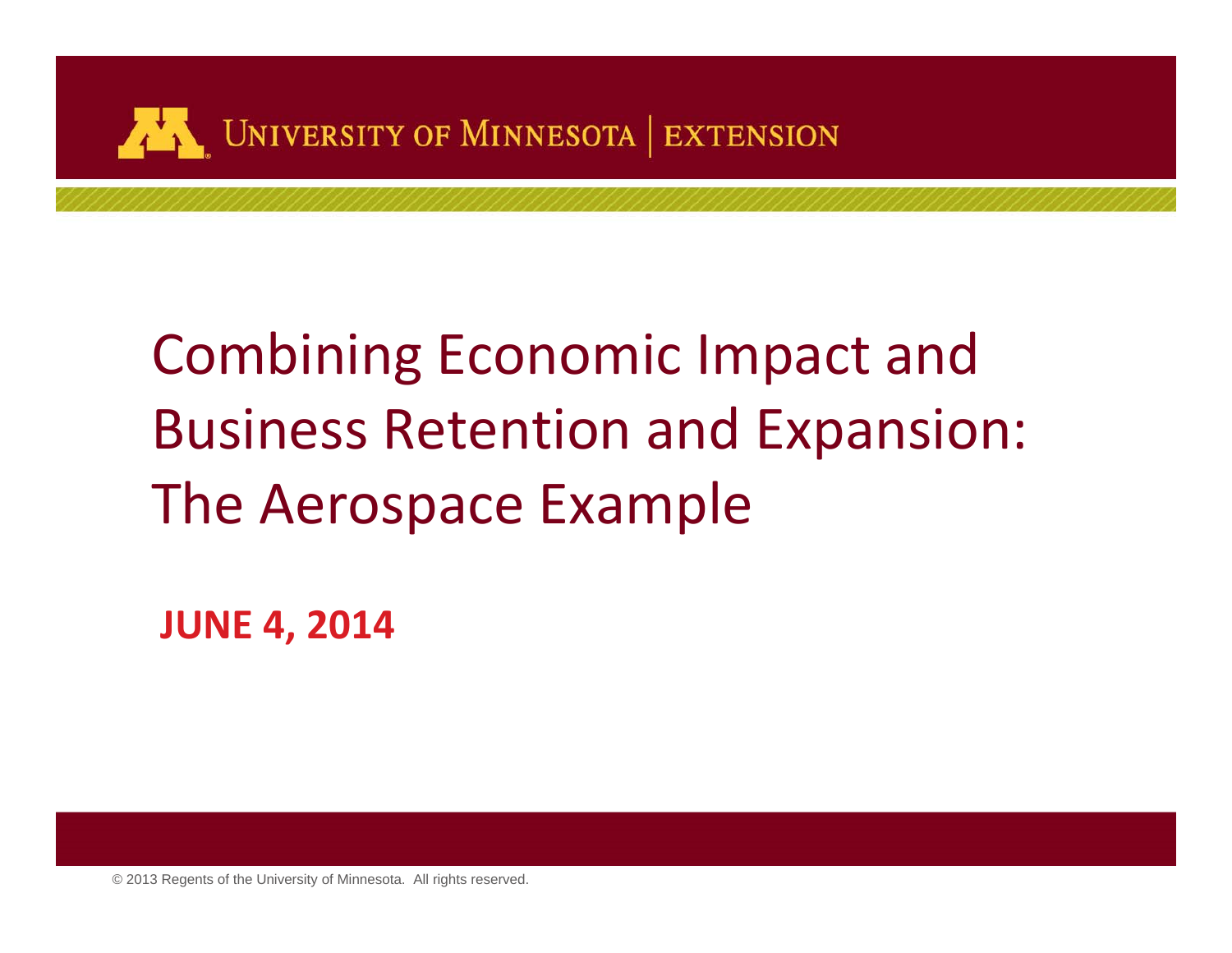### **FRAMING THE PROBLEM**

- **Defining the aerospace cluster** 
	- What is it?
	- Competitors?
- **Aerospace businesses in Duluth-Superior**
- **Economic contribution**
- **Industry issues/support**



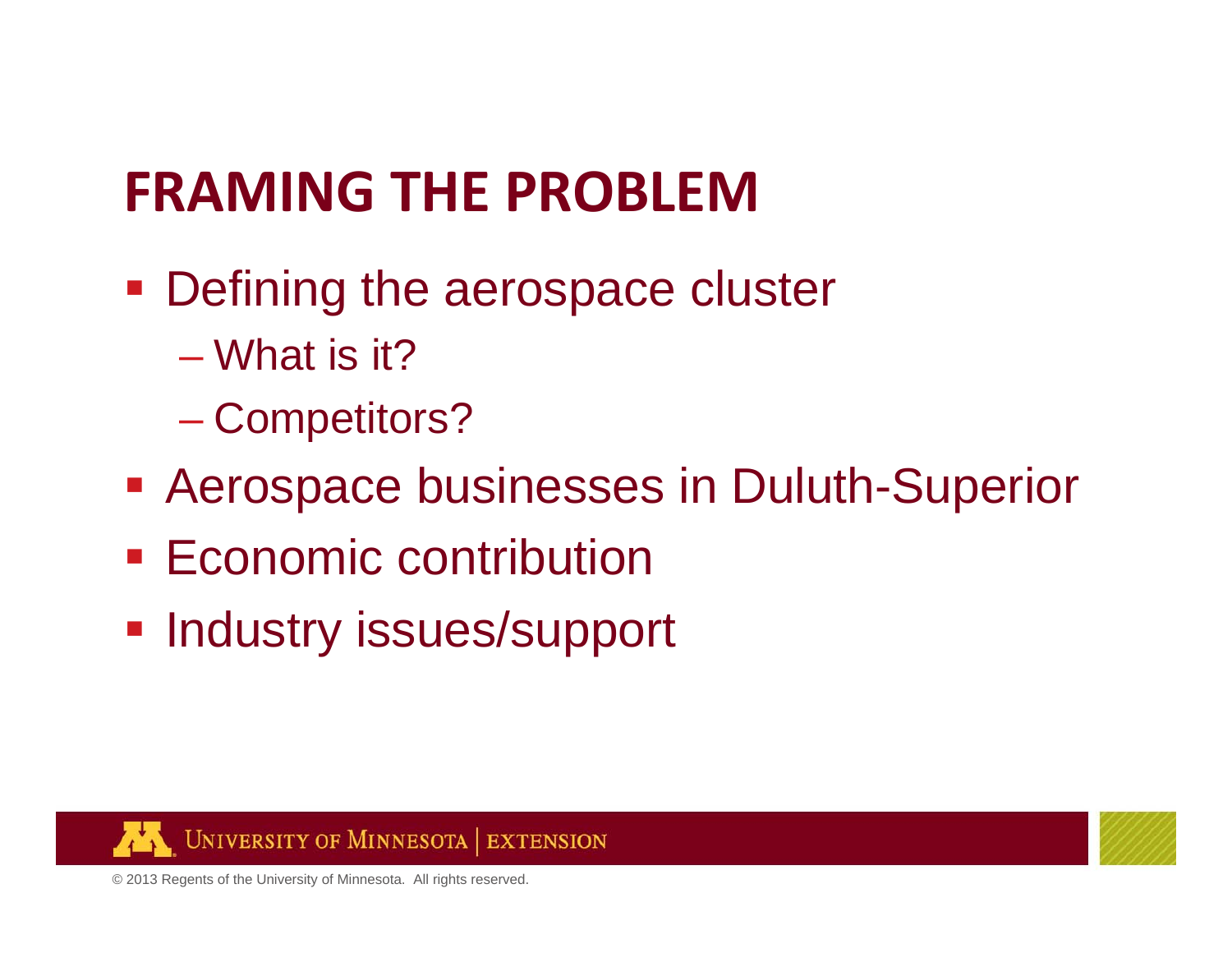## Defining the Industry Cluster **AEROSPACE INDUSTRY IN DULUTH‐SUPERIOR**



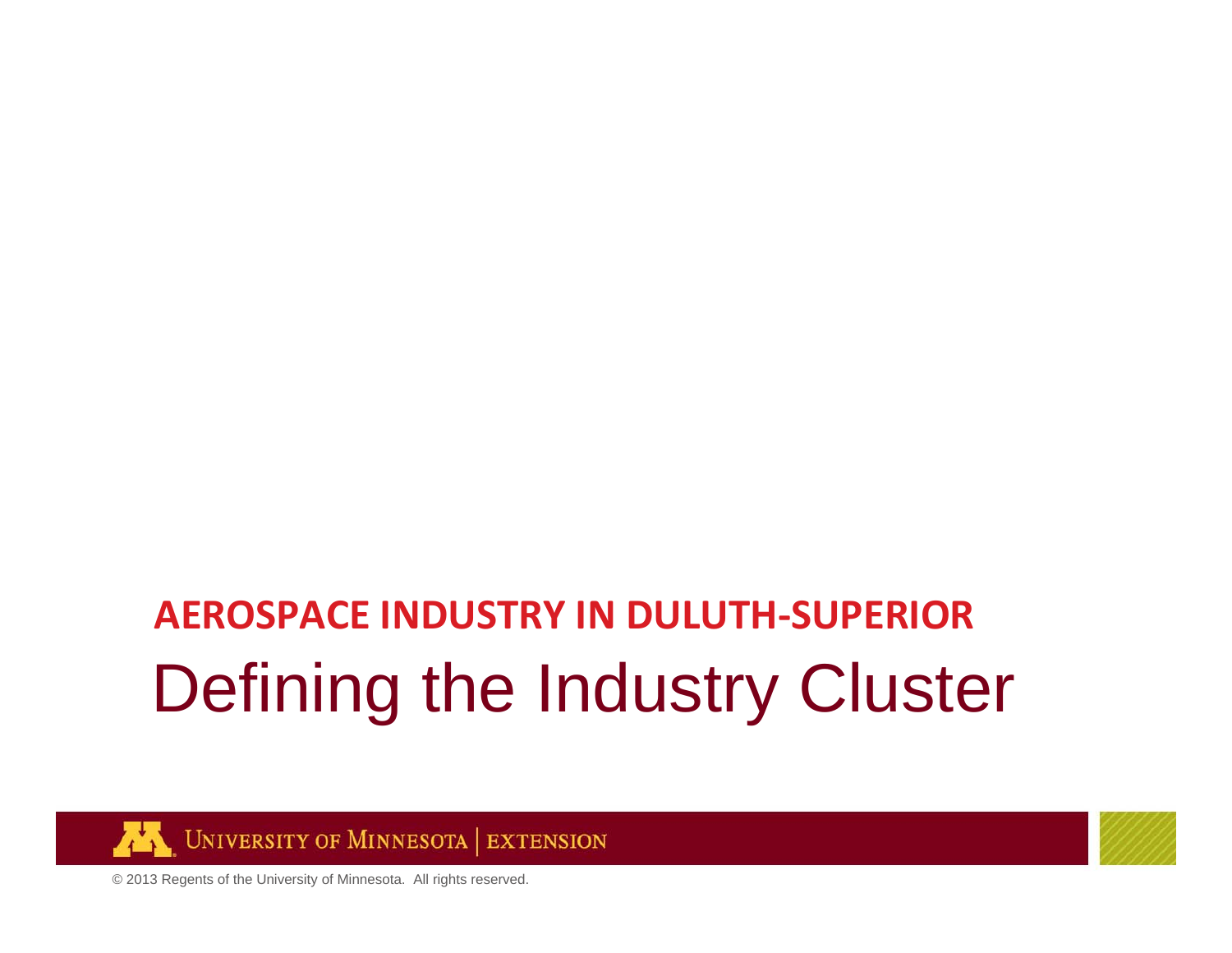## **DEFINING AEROSPACE**

### ■ What's In

- **Aerospace** product and parts manufacturing
- Search, detection, navigation, guidance, **aeronautical**, and nautical system and instrument manufacturing
- **Air** transportation services
- Support activities for **air** transportation



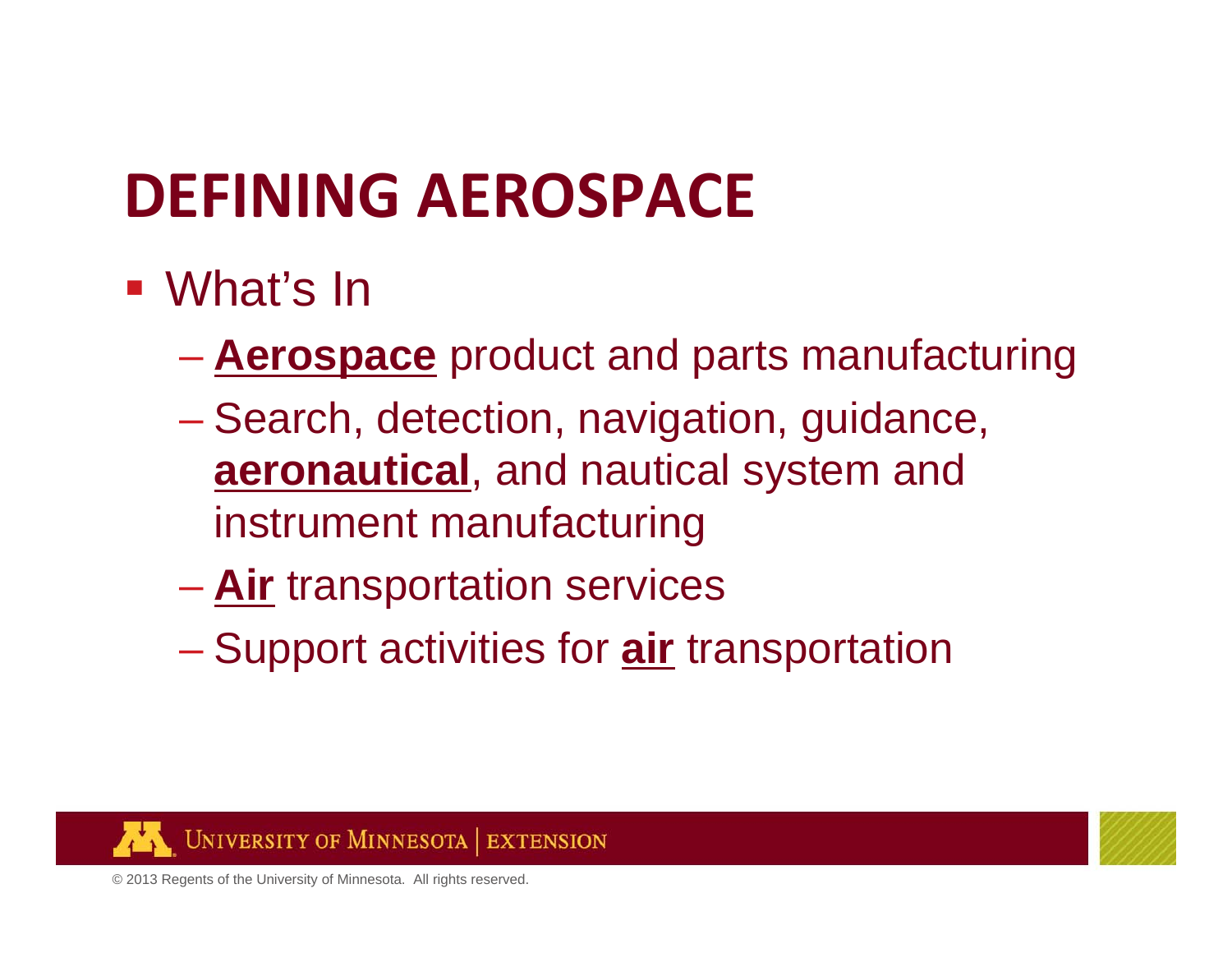## **DEFINING AEROSPACE**

- What's "On the Bubble"
	- Industrial machinery manufacturing
	- Metalworking machinery manufacturing
	- Engine, turbine, & power transmission equip.
	- Other transportation equip.
	- Research & development



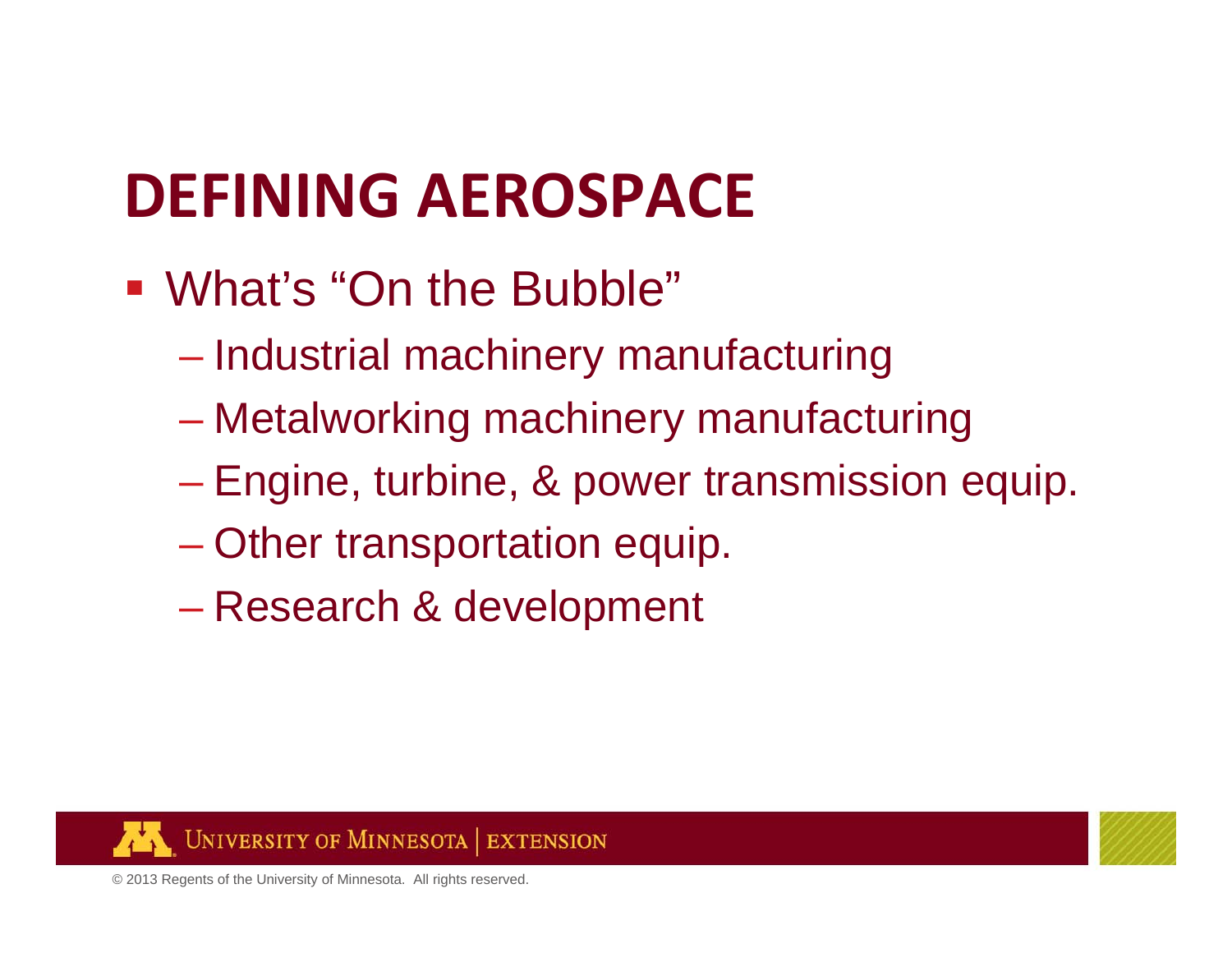

#### **Distribution of Aerospace Jobs by Core Component States with Highest Employment: 2012**

#### ÆŊ **UNIVERSITY OF MINNESOTA | EXTENSION**

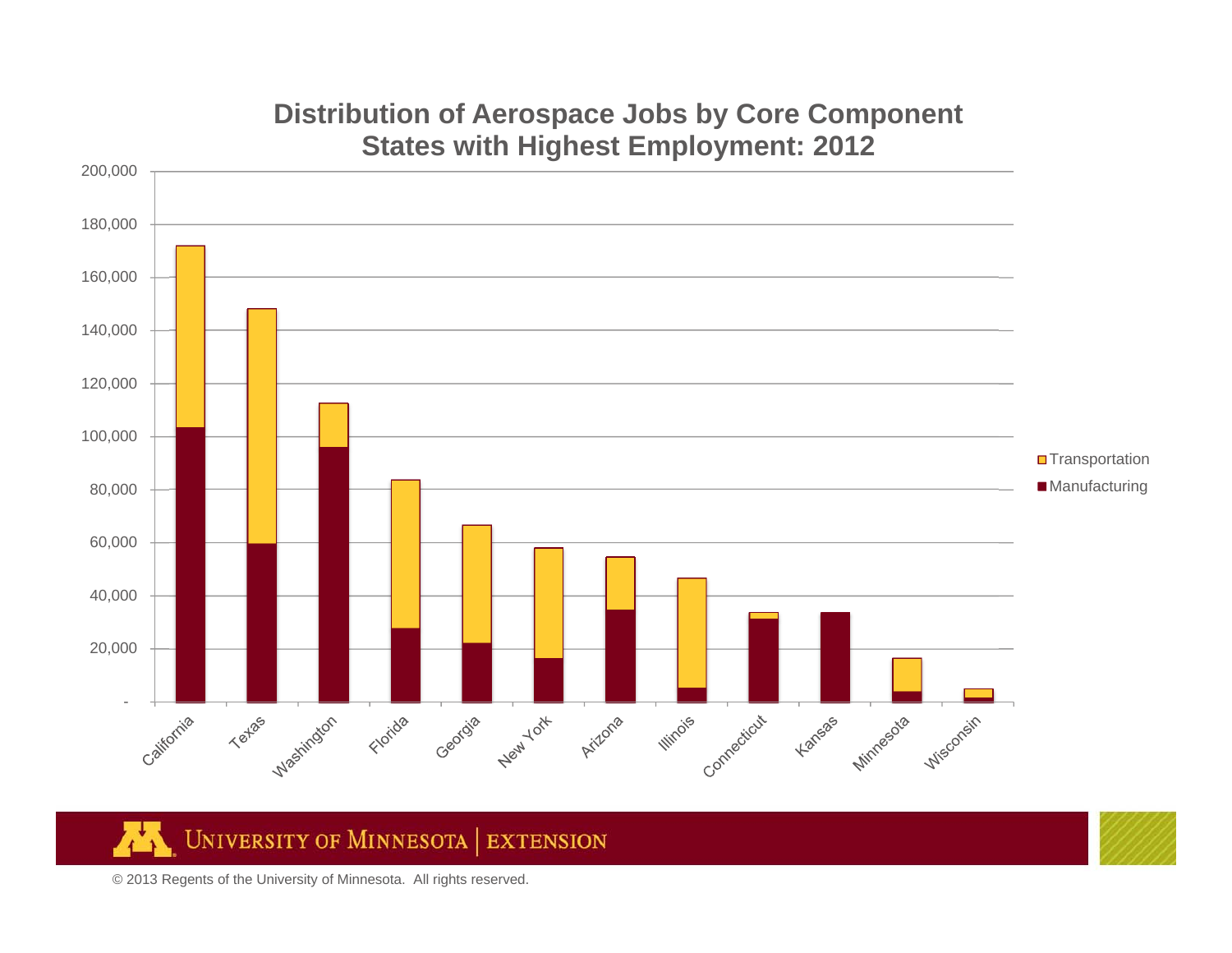### - 5,000 10,000 15,000 20,000 25,000 Michigan Oklahoma Indiana Alabama Minnesota Utah Maryland Tennessee Hawaii South **Carolina** Wisconsin**□**Transportation **Manufacturing**

#### **Distribution of Aerospace Jobs by Core Component: States Similar to Minnesota 2012**

UNIVERSITY OF MINNESOTA | EXTENSION

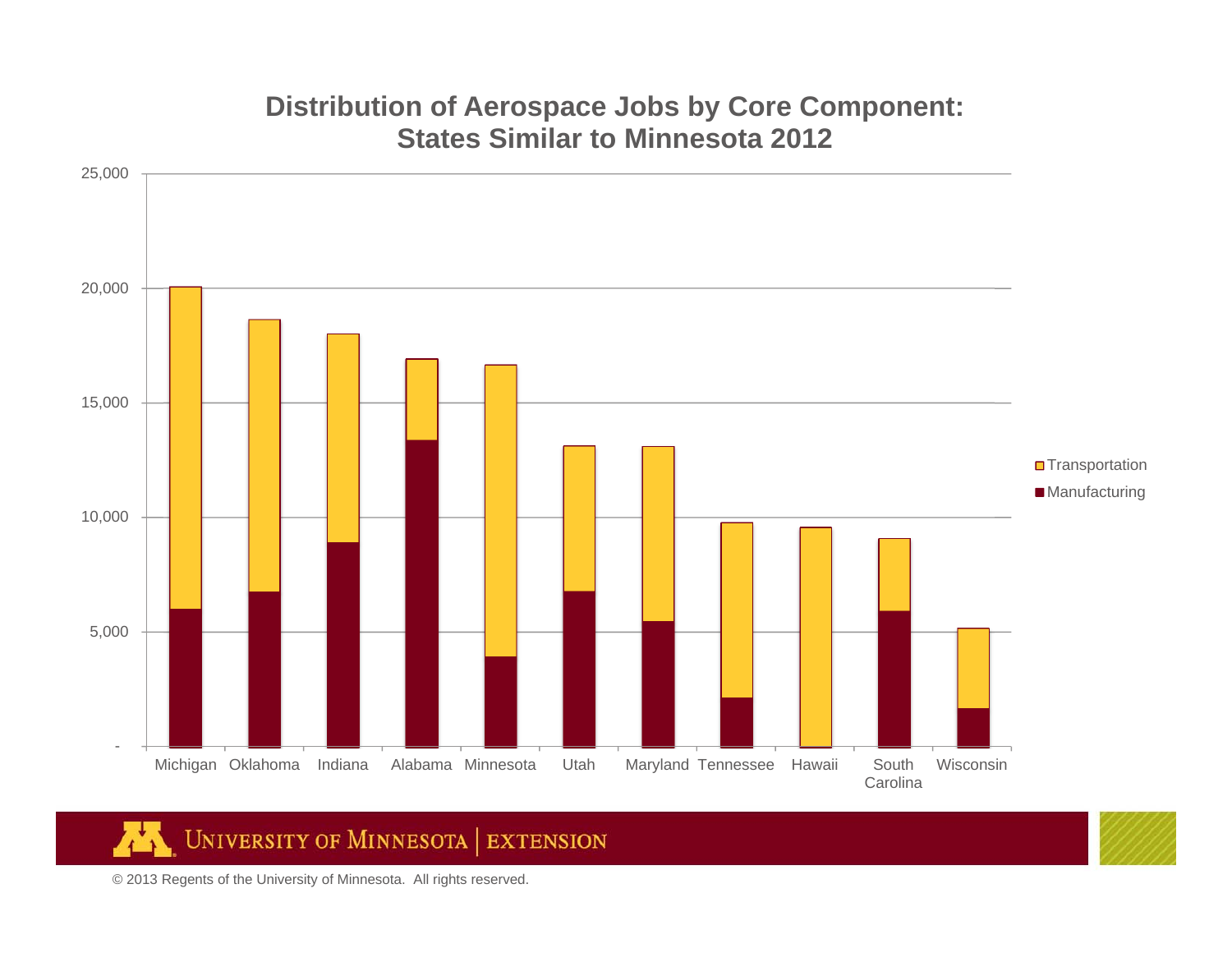

#### **Distribution of Aerospace Manufacturing Jobs Minnesota 2012**

**UNIVERSITY OF MINNESOTA | EXTENSION** Ж

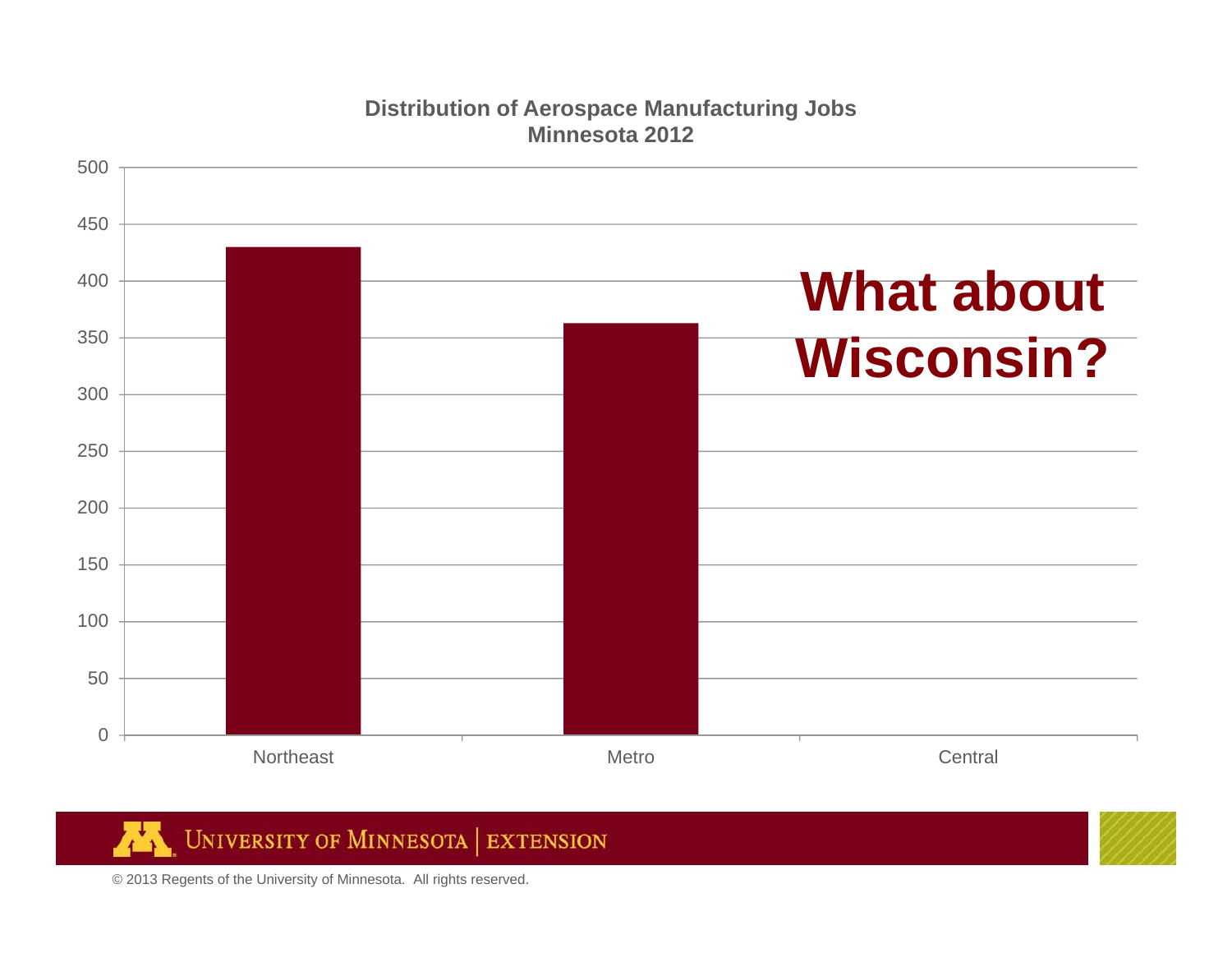#### **Distribution of Core Aerospace Jobs Northeast Minnesota 2012**



#### **UNIVERSITY OF MINNESOTA | EXTENSION** Ж

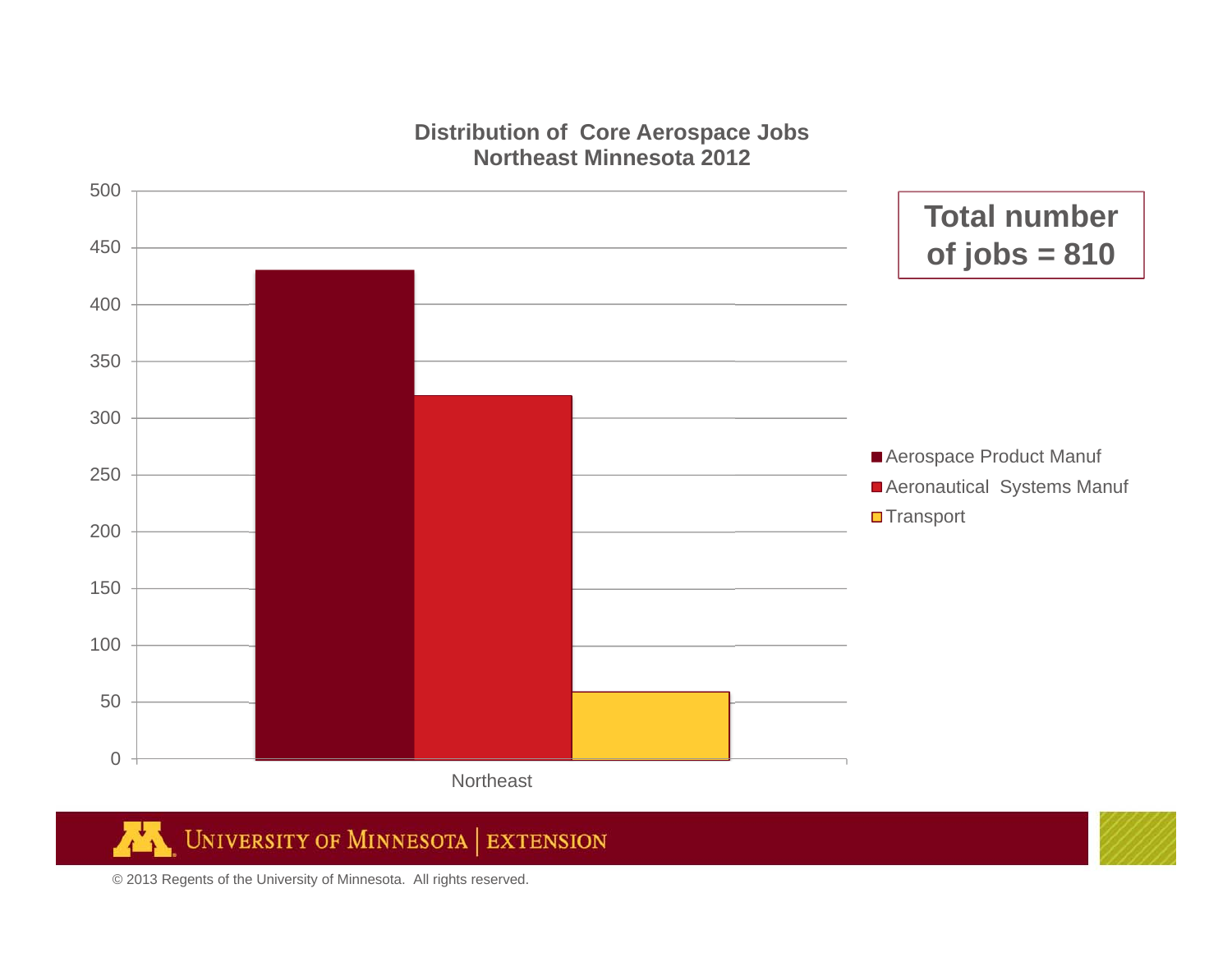## **BUSINESS SURVEYS**

- **March to September 2013**
- Surveys 16 responses
	- Online
	- $\mathcal{L}_{\mathcal{A}}$ – In-person visits
	- Phone
- **Visits** 
	- University of Minnesota
	- APEX



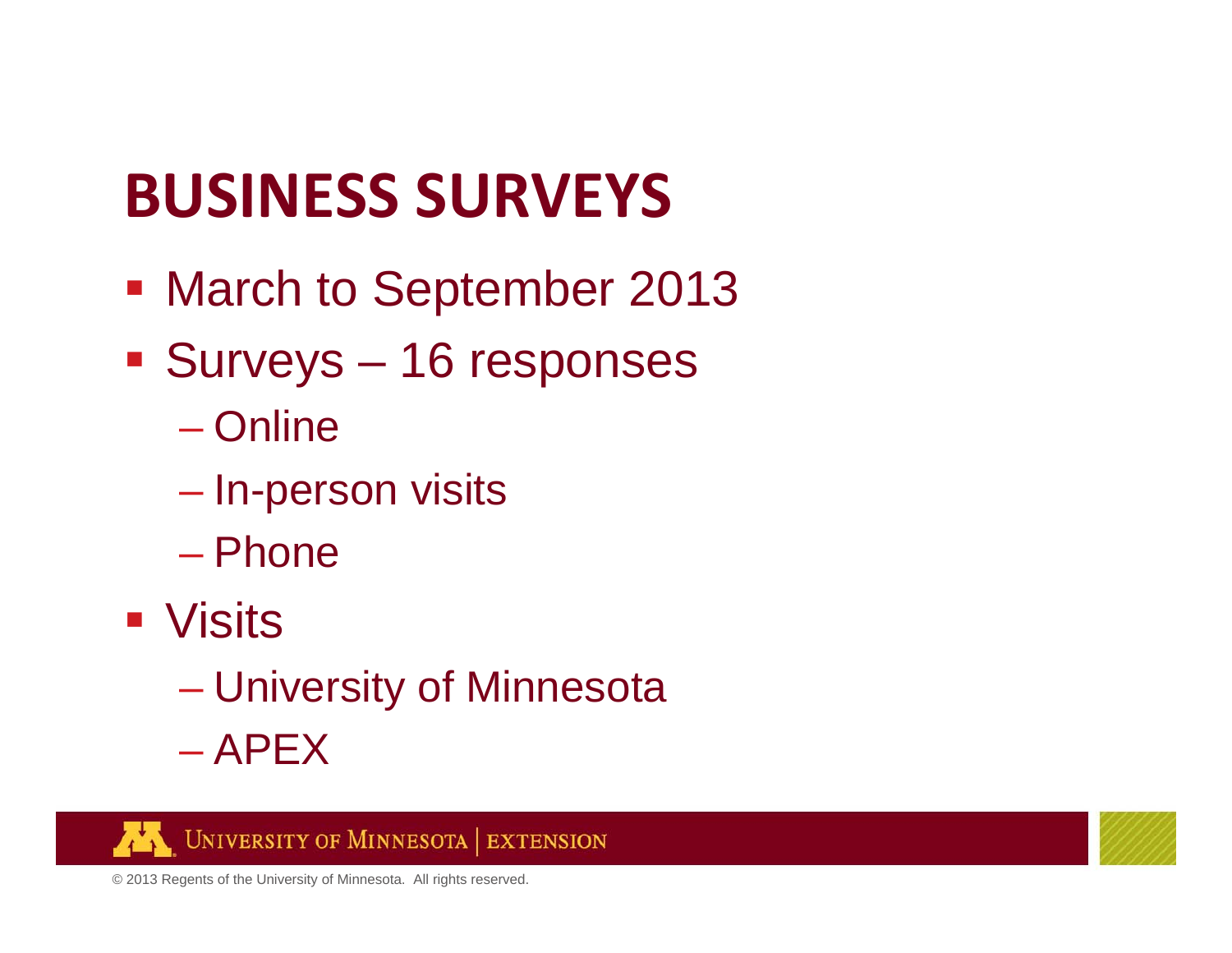## **SELF‐REPORTED INDUSTRIES**

- **Engineering & Construction**
- **Manufacturing** 
	- Electrical component manufacturing
	- Aerospace product and parts
- **Repair and Maintenance** 
	- Upholstery/flooring
	- $\mathcal{L}_{\mathcal{A}}$ Commercial and industrial machinery
- **Services** 
	- Support activities for transportation



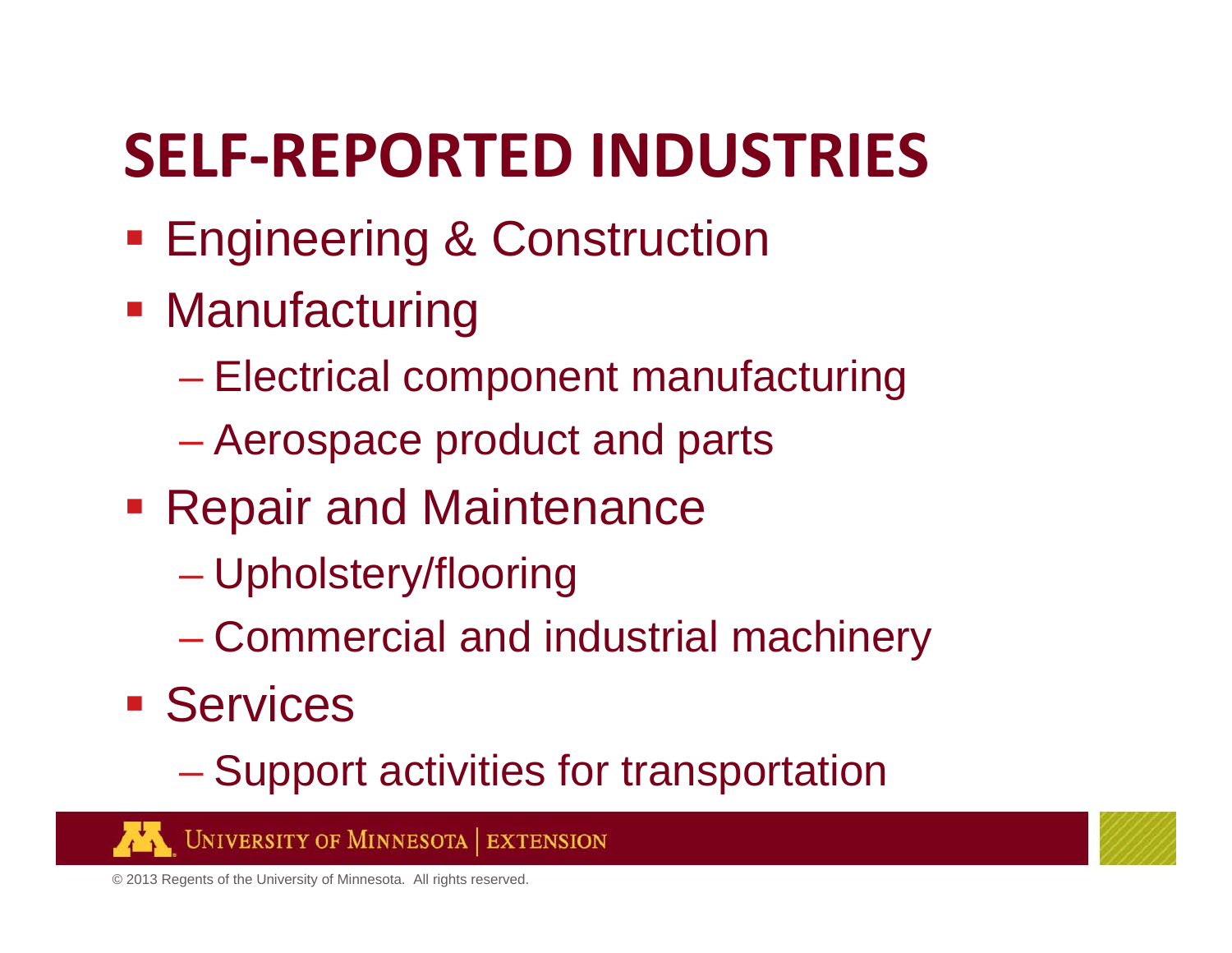#### **Distribution of Aerospace Jobs Northeast Minnesota and Douglas County Wisconsin 2012**



#### **UNIVERSITY OF MINNESOTA EXTENSION** Ж

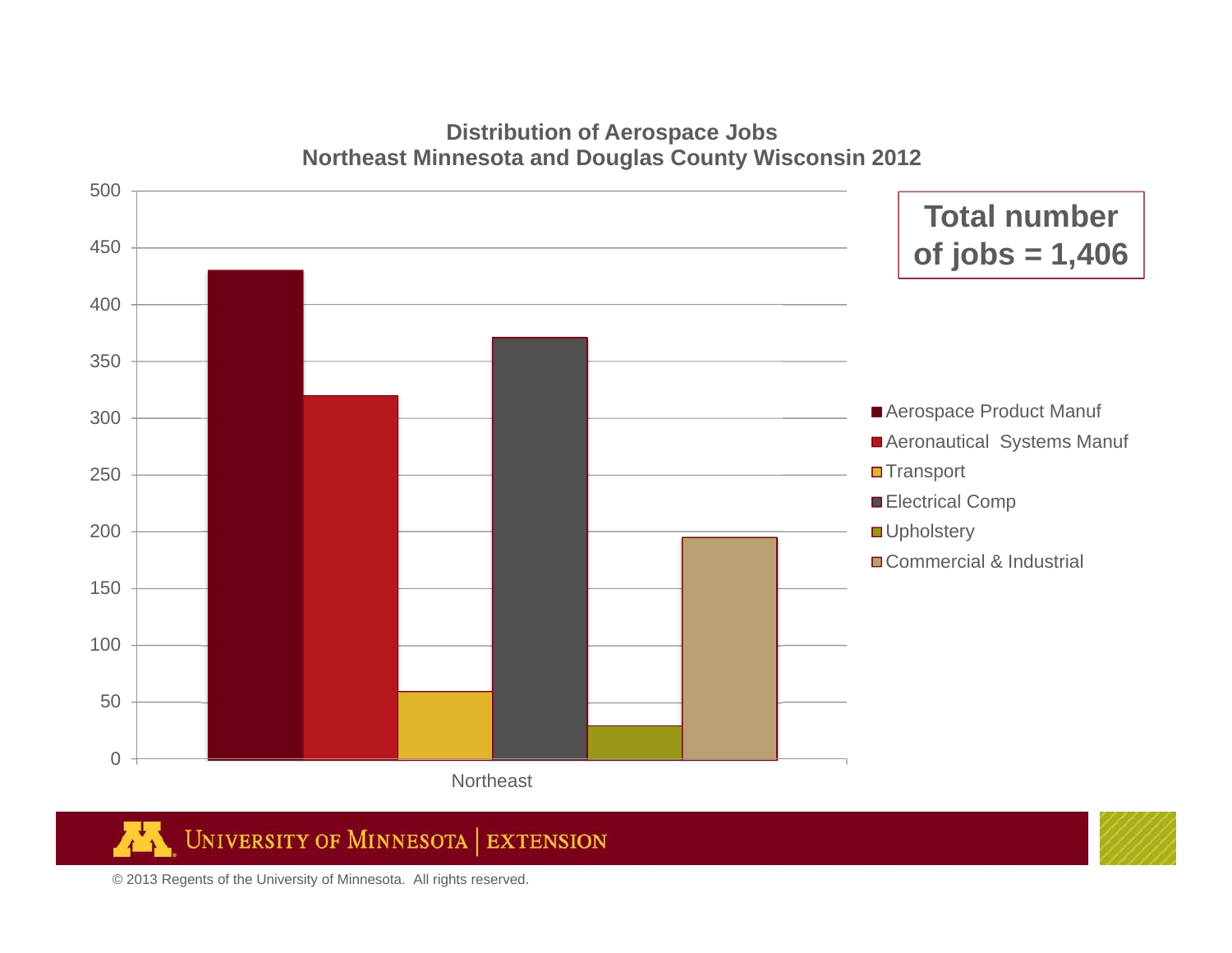## Economic Contribution **AEROSPACE INDUSTRY IN DULUTH‐SUPERIOR**



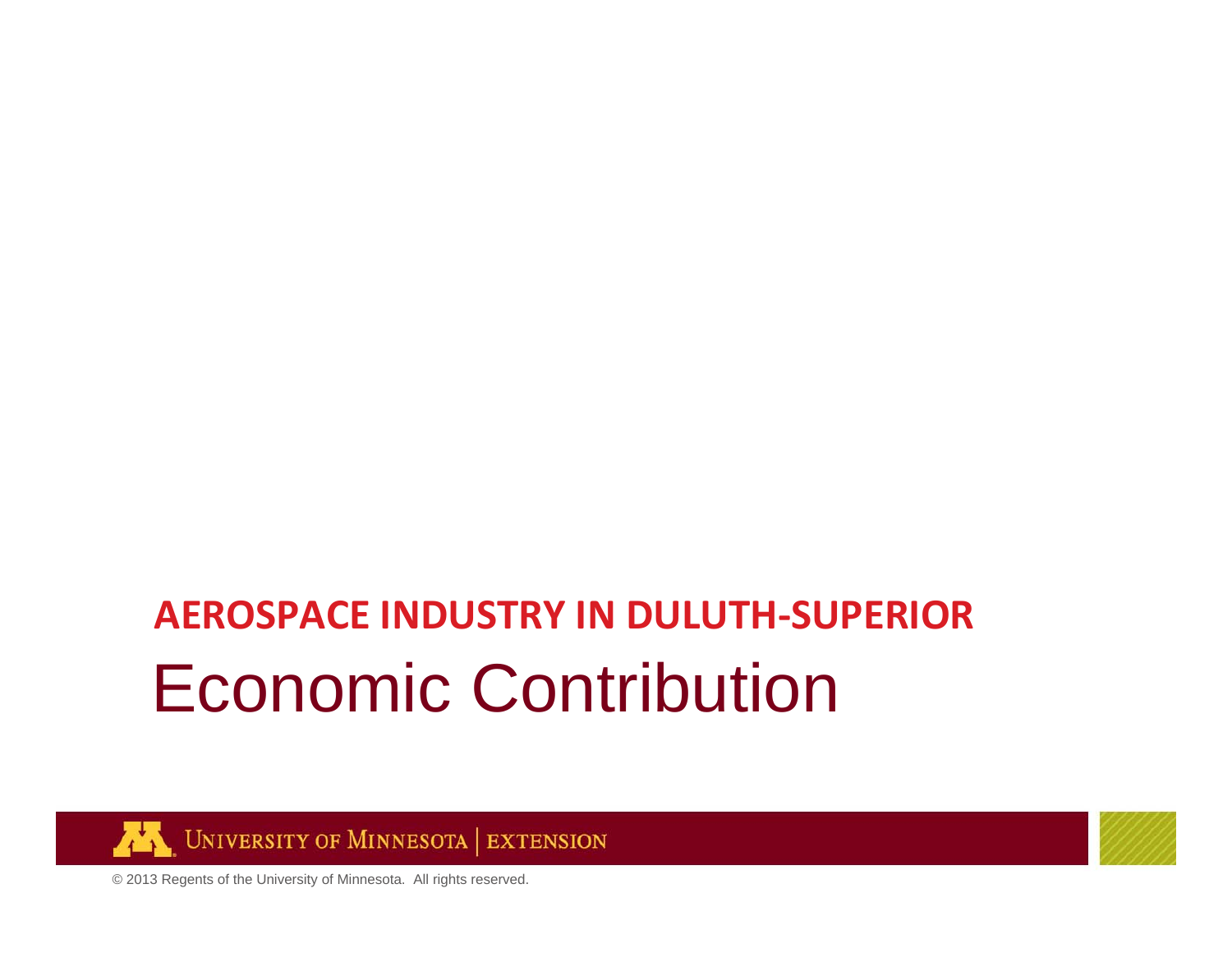### **ECONOMIC IMPACT ANALYSIS**

Local Economy

#### **Direct Impacts: Operations of aerospace businesses**

**Indirect Impacts:** Suppliers of Material Inputs

#### **Induced Impacts:** Labor Income

**UNIVERSITY OF MINNESOTA EXTENSION** 

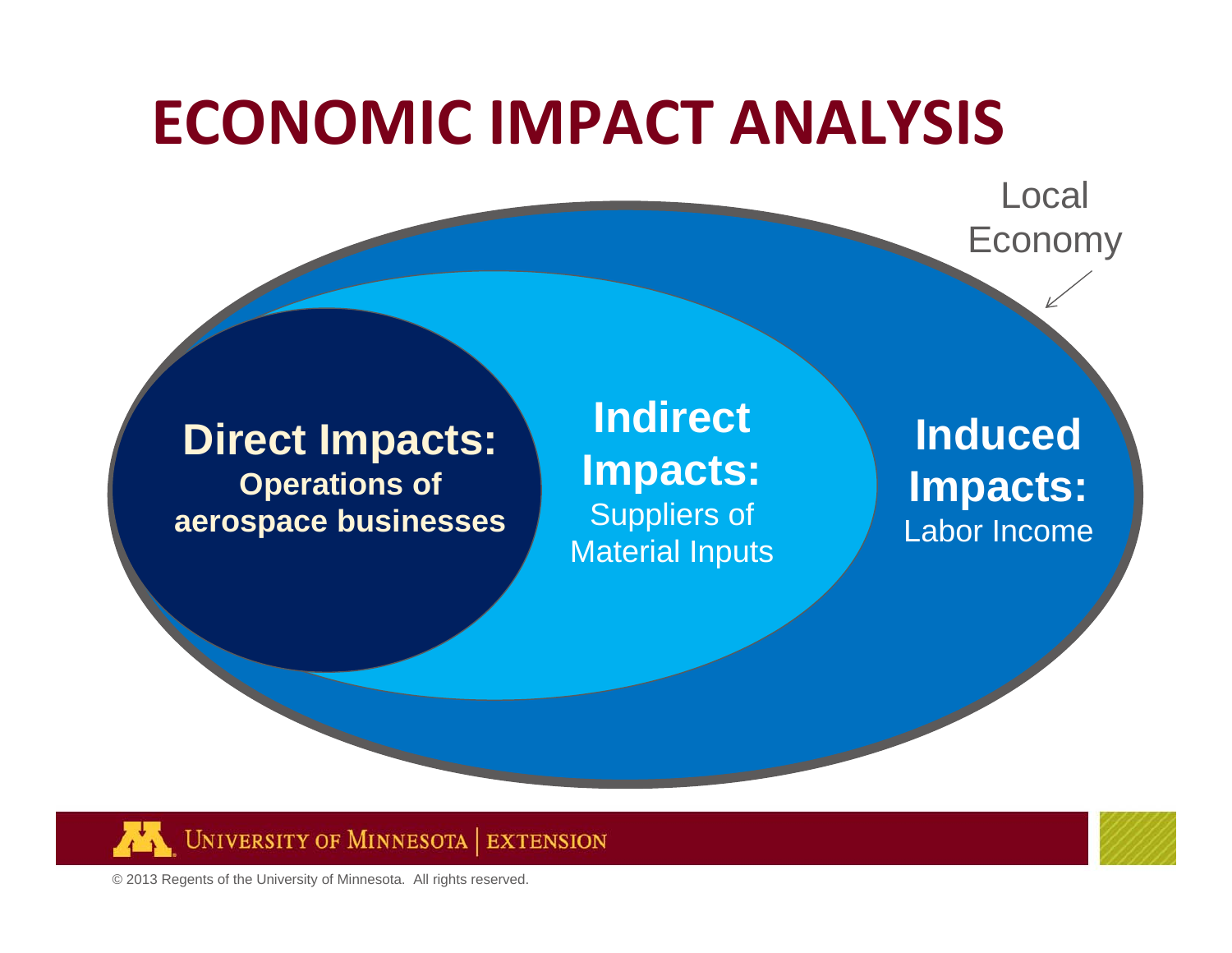## **ECONOMIC CONTRIBUTION: DULUTH‐ SUPERIOR AEROSPACE INDUSTRY**

|                        | <b>Employment</b> | Labor Income<br>(millions) | Output<br>(millions) |
|------------------------|-------------------|----------------------------|----------------------|
| <b>Direct Effect</b>   | 2,450             | \$175.6                    | \$719.0              |
| <b>Indirect Effect</b> | 920               | \$48.9                     | \$122.9              |
| <b>Induced Effect</b>  | 1,260             | \$44.4                     | \$146.1              |
| <b>Total Effect</b>    | 4,630             | \$268.9                    | \$988.0              |

**STUDY AREA: ST. LOUIS COUNTY, MINNESOTA AND DOUGLAS COUNTY, WISCONSIN**



**UNIVERSITY OF MINNESOTA | EXTENSION**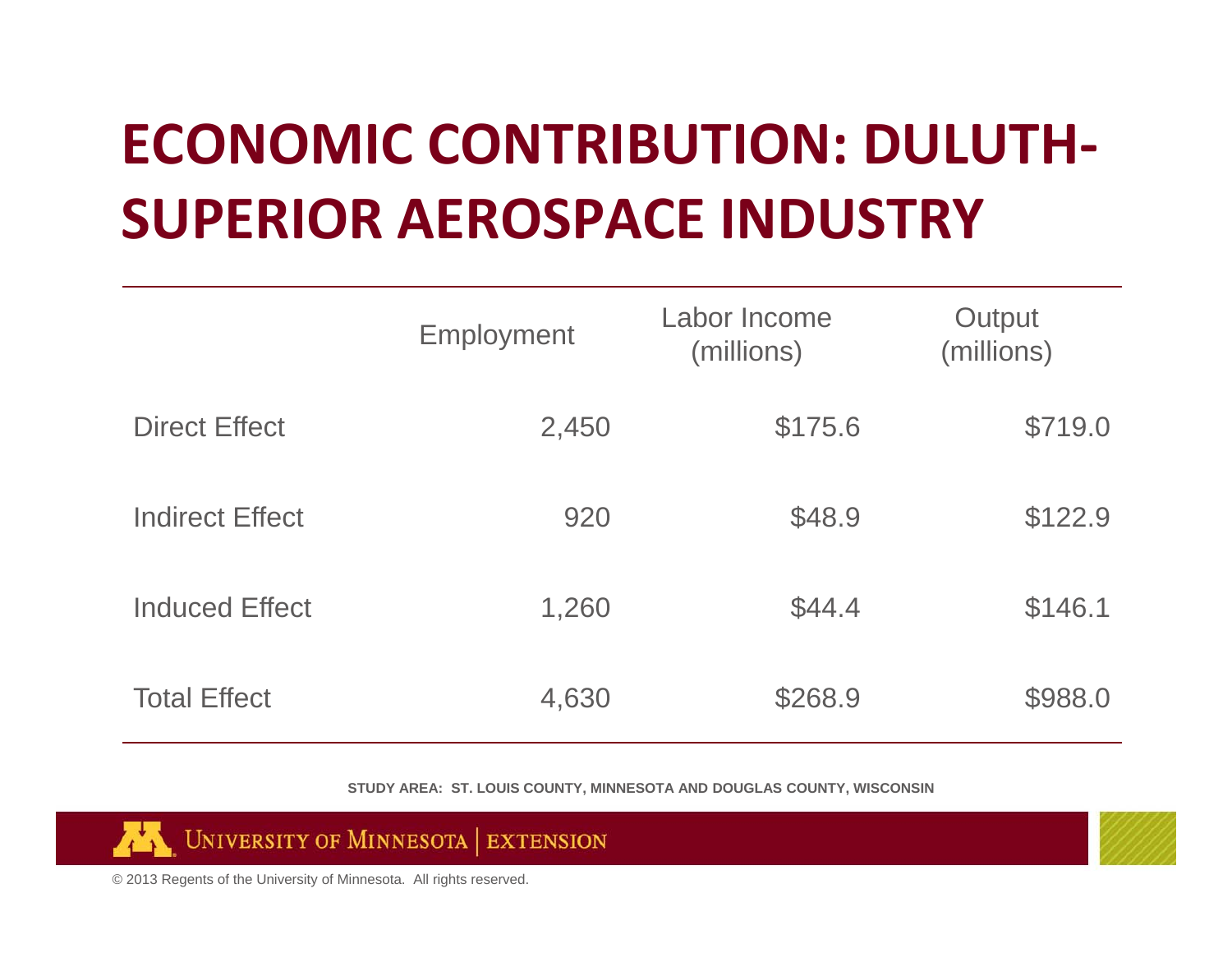## **ECONOMIC CONTRIBUTION: CAPITAL INVESTMENTS**

|                        | Employment     | Labor Income<br>(millions) | Output<br>(millions) |
|------------------------|----------------|----------------------------|----------------------|
| <b>Direct Effect</b>   | 27             | \$1.3                      | \$3.0                |
| <b>Indirect Effect</b> | $\overline{ }$ | \$0.3                      | \$0.8                |
| <b>Induced Effect</b>  | 10             | \$0.3                      | \$1.1                |
| <b>Total Effect</b>    | 44             | \$1.9                      | \$4.0                |

**STUDY AREA: ST. LOUIS COUNTY, MINNESOTA AND DOUGLAS COUNTY, WISCONSIN**



© 2013 Regents of the University of Minnesota. All rights reserved.

W

UNIVERSITY OF MINNESOTA | EXTENSION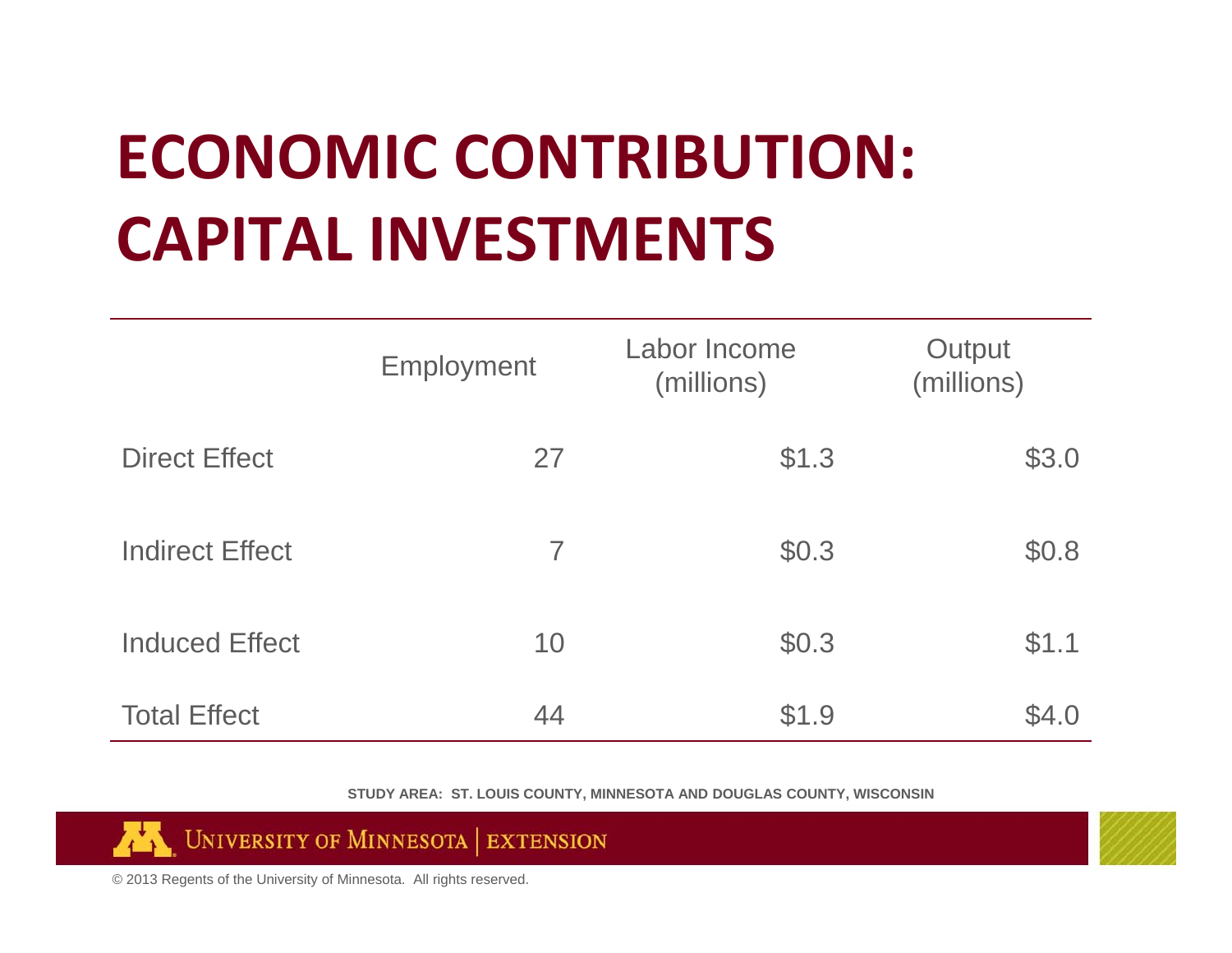## **SINCE 2008, HAVE YOUR AVIATION‐RELATED SALES….**



**UNIVERSITY OF MINNESOTA EXTENSION** W

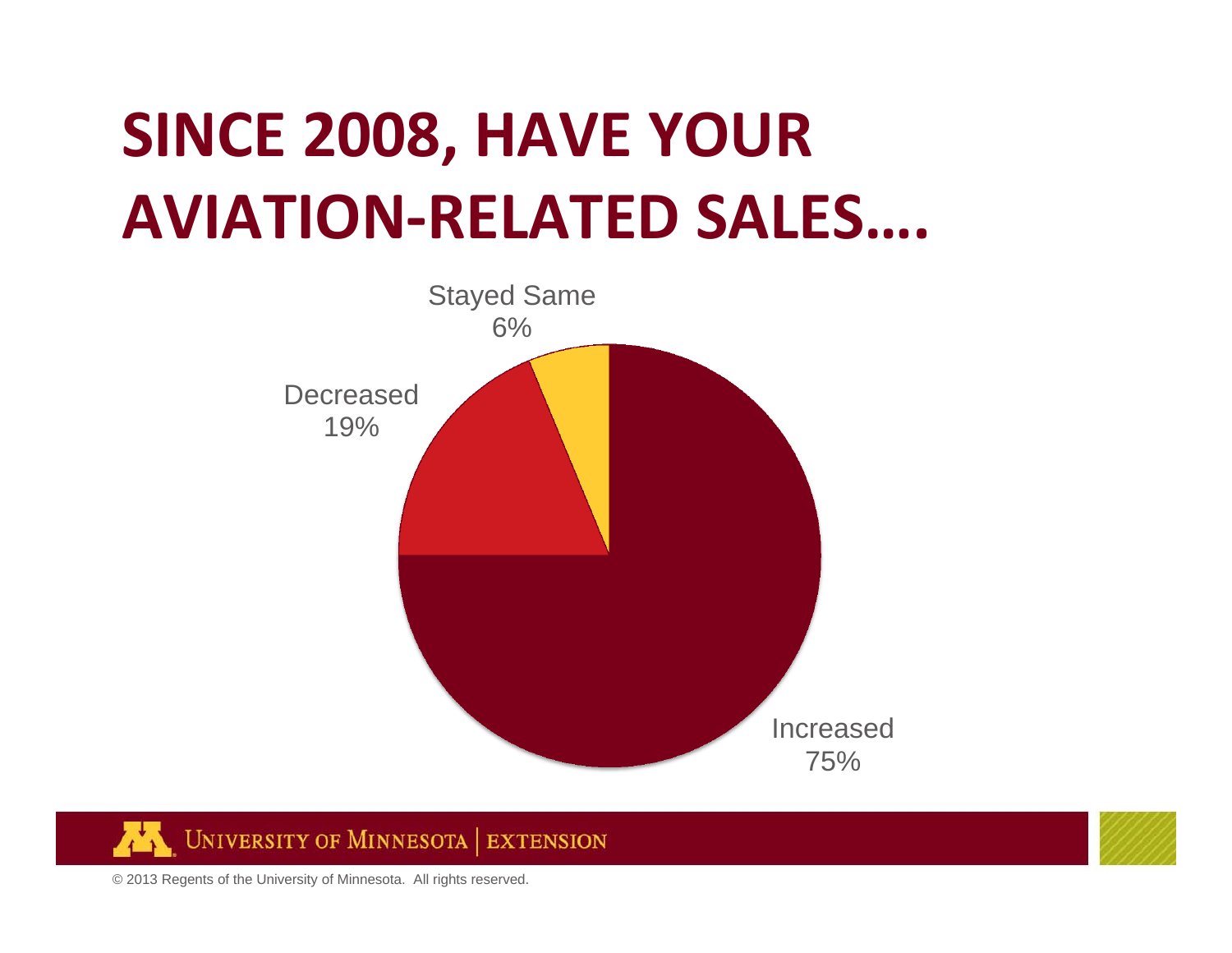## **IF THE DULUTH AIRPORT DID NOT EXIST, WOULD YOUR SALES BE EFFECTED?**





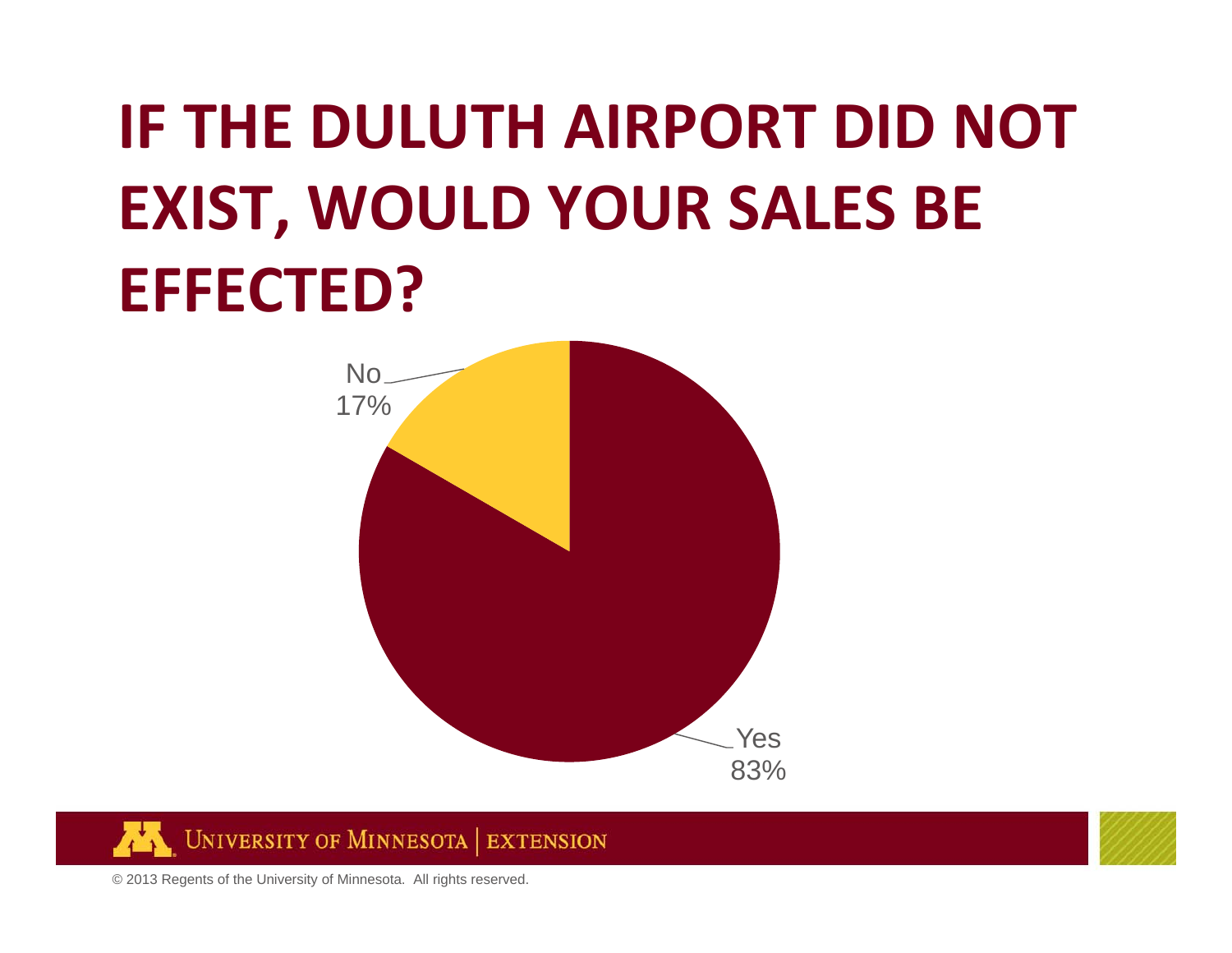## Supporting the Industry **AEROSPACE INDUSTRY IN DULUTH‐SUPERIOR**



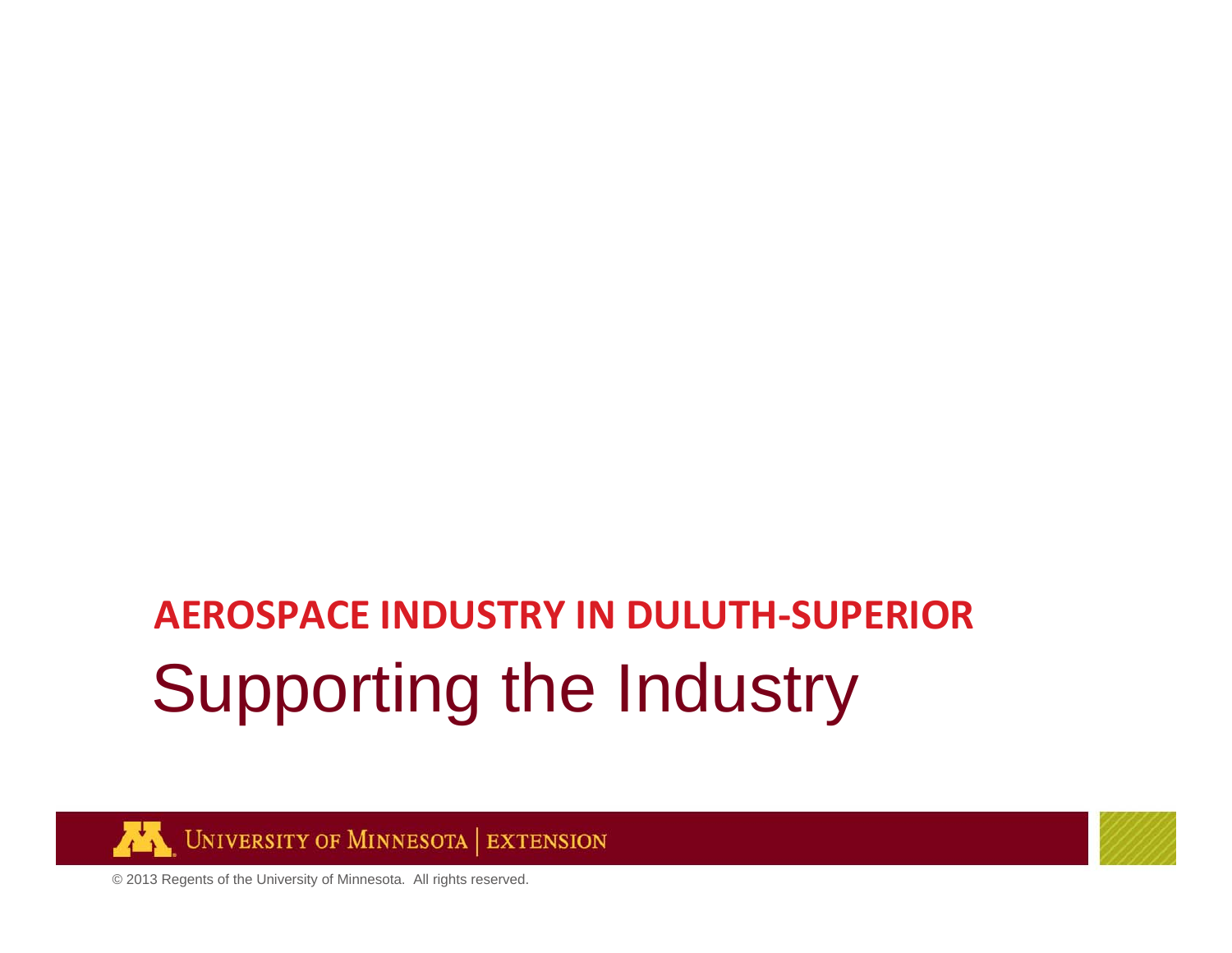## Local Purchasing **SUPPORTING THE INDUSTRY**



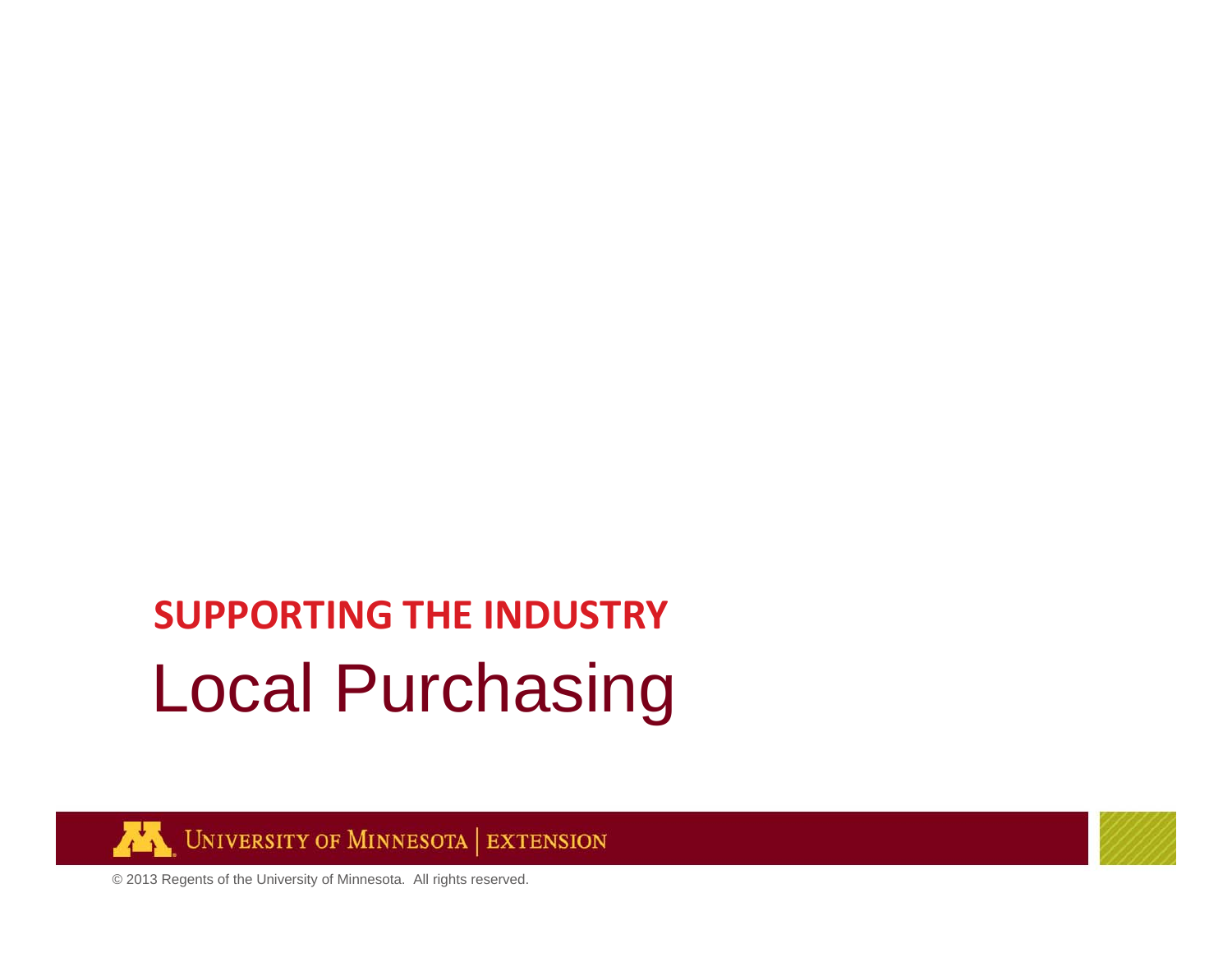## **LOCAL PURCHASING**





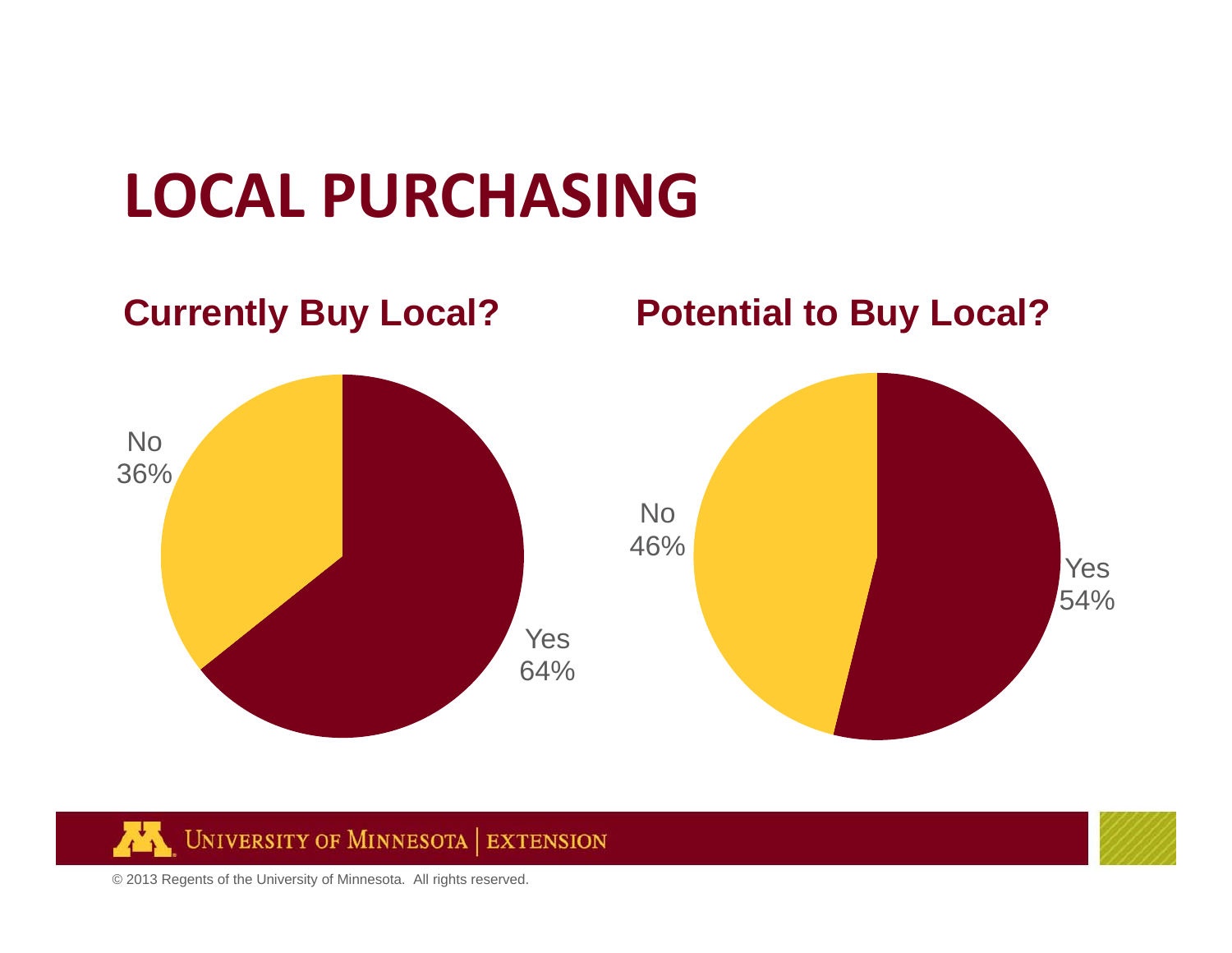## Industry Trends **SUPPORTING THE INDUSTRY**



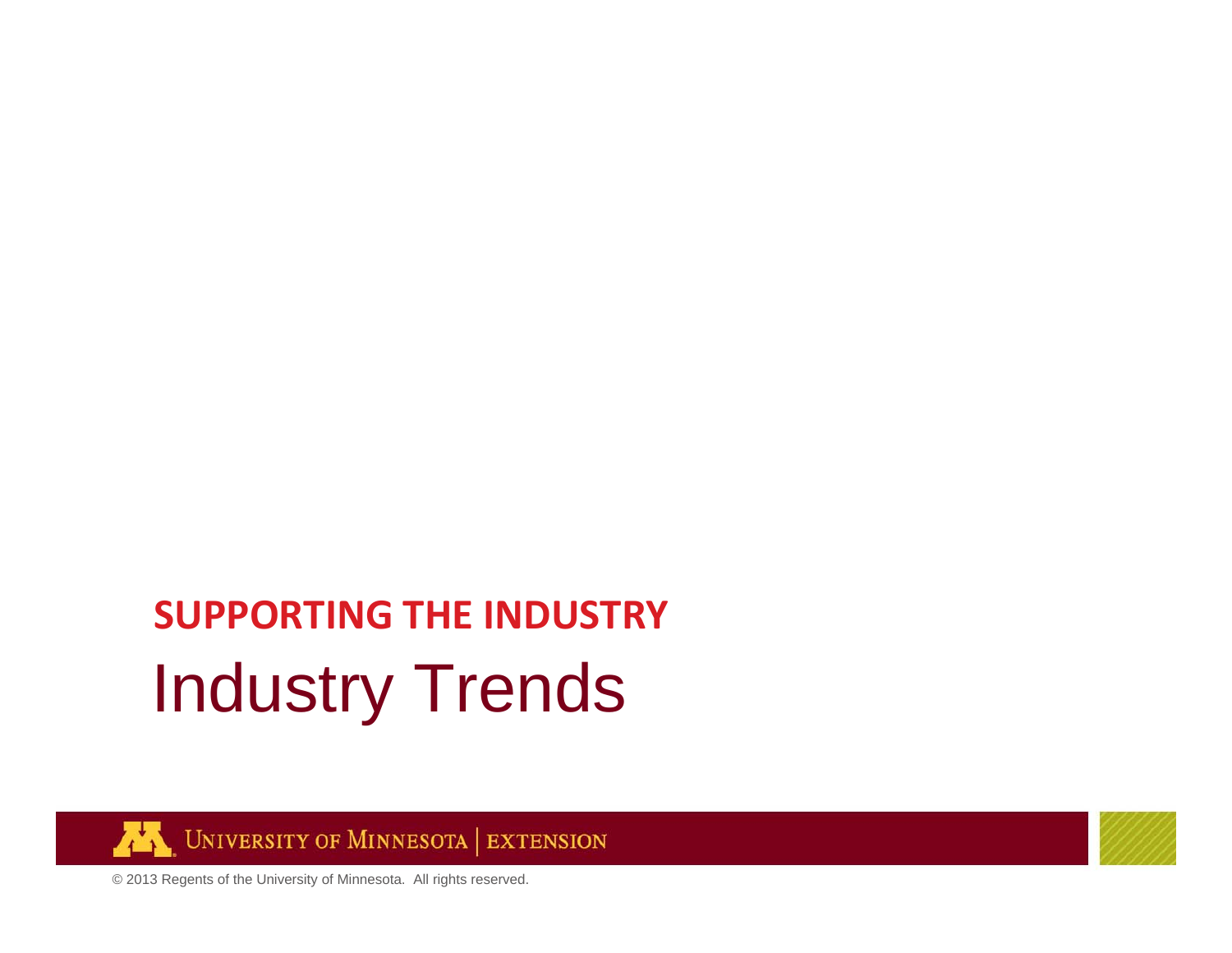## **TRENDS AFFECT BUSINESS?**

- **Sales of general aviation aircraft (5)**
- General business issues/taxes (3)
- **Input costs/fuel costs (2)**
- Workforce (1)
- Public perception (1)
- Federal government changes (1)
- Aerospace business changes (1)



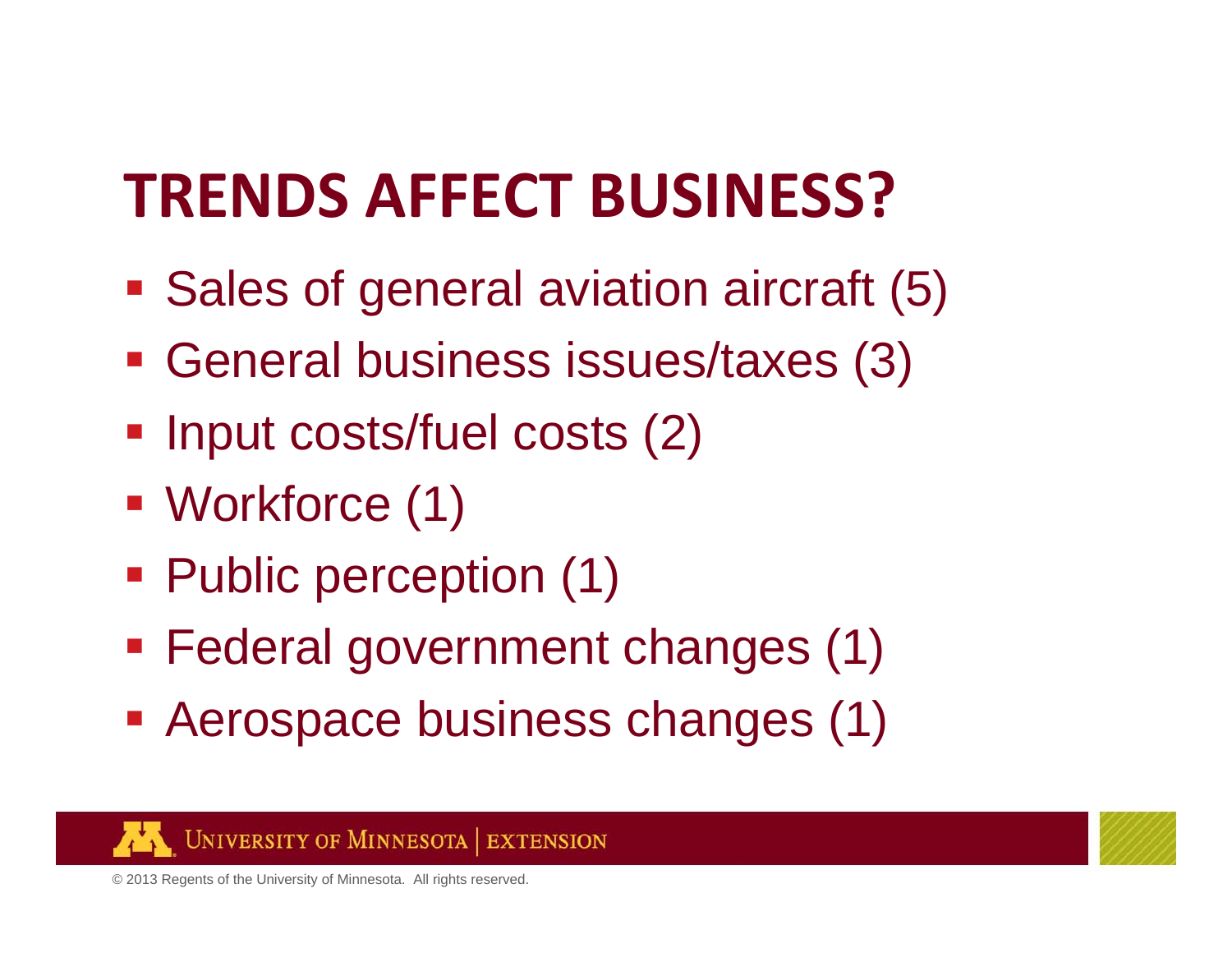## Retention and Expansion **SUPPORTING THE INDUSTRY**



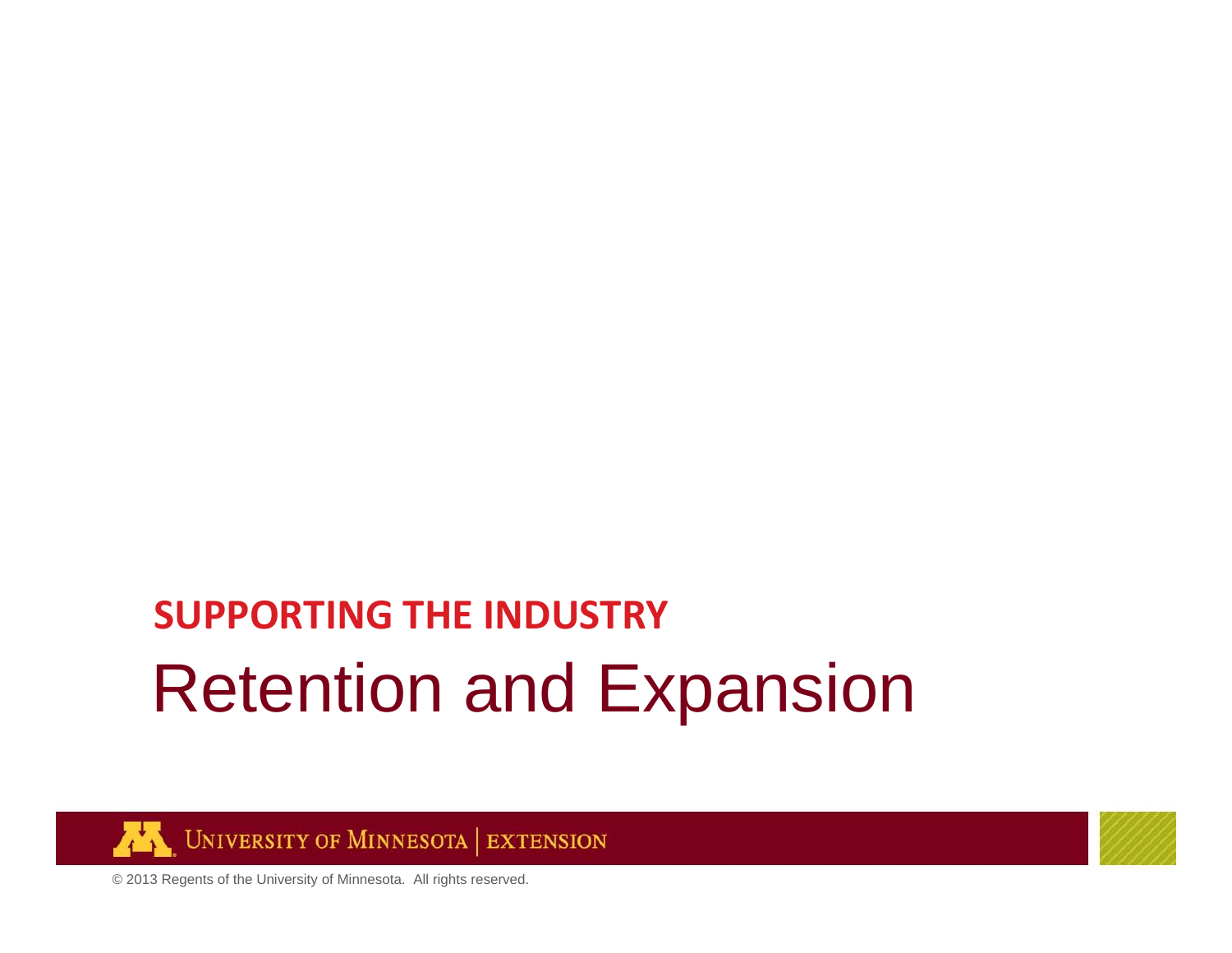## **KEY BARRIERS TO EXPANSION IN DULUTH‐SUPERIOR?**

- **Distance from customers (4)**
- Workforce (3)
- **Sales volume/growth (3)**
- Finances/cash/credit (2)
- Local governments/authorities (2)
- Networks (1)
- Federal government (1)
- Building/space needs (1)

**UNIVERSITY OF MINNESOTA | EXTENSION** 

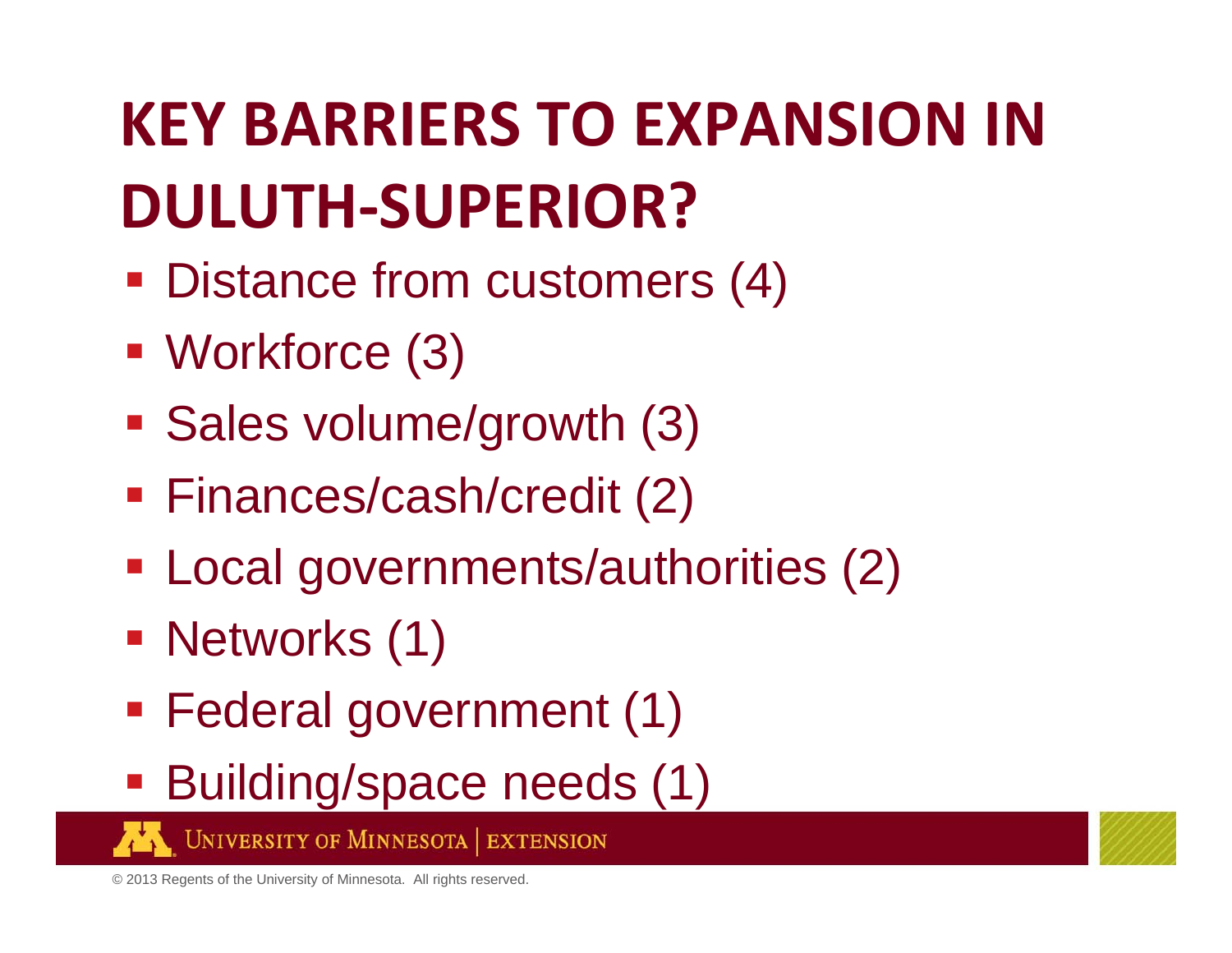## **WHY WOULD YOU CONSIDER MOVING FROM DULUTH‐SUPERIOR?**

- Not an option/consideration (5)
- Taxes (3)
- Government assistance/incentives (2)
- Rent/building availability (2)
- Sales (1)
- Workforce/union (1)
- **Regulations (1)**
- Airport access (1)

**UNIVERSITY OF MINNESOTA | EXTENSION** 

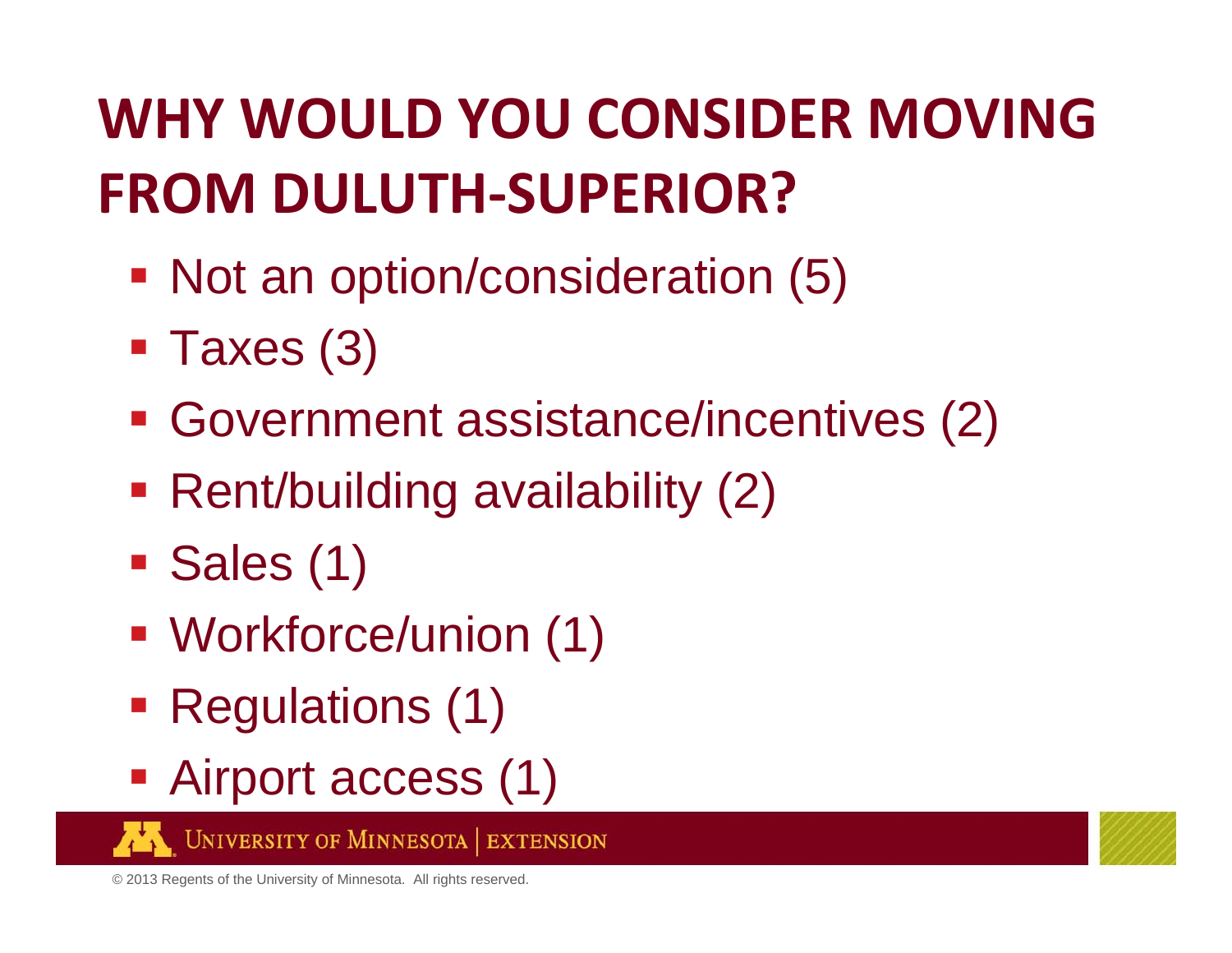### Competitiveness and Threats **SUPPORTING THE INDUSTRY**



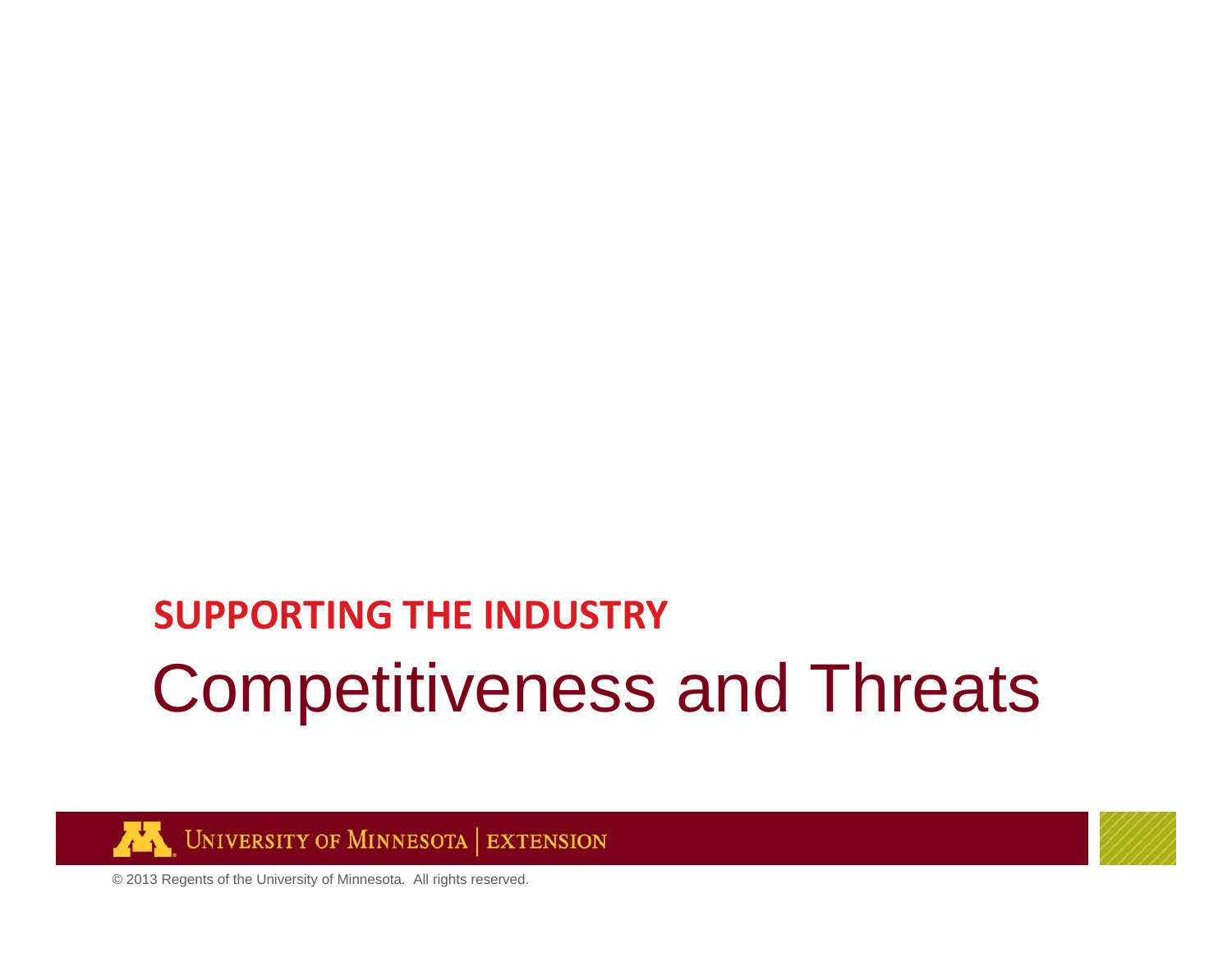## **WHAT WOULD MAKE DULUTH – SUPERIOR MORE COMPETITIVE?**

- Opportunities (4)
- Perception/marketing (3)
- Decrease costs (2)
- **Aviation volume (1)**
- Workforce (1)
- New airline (1)
- Networks/collaboration (1)



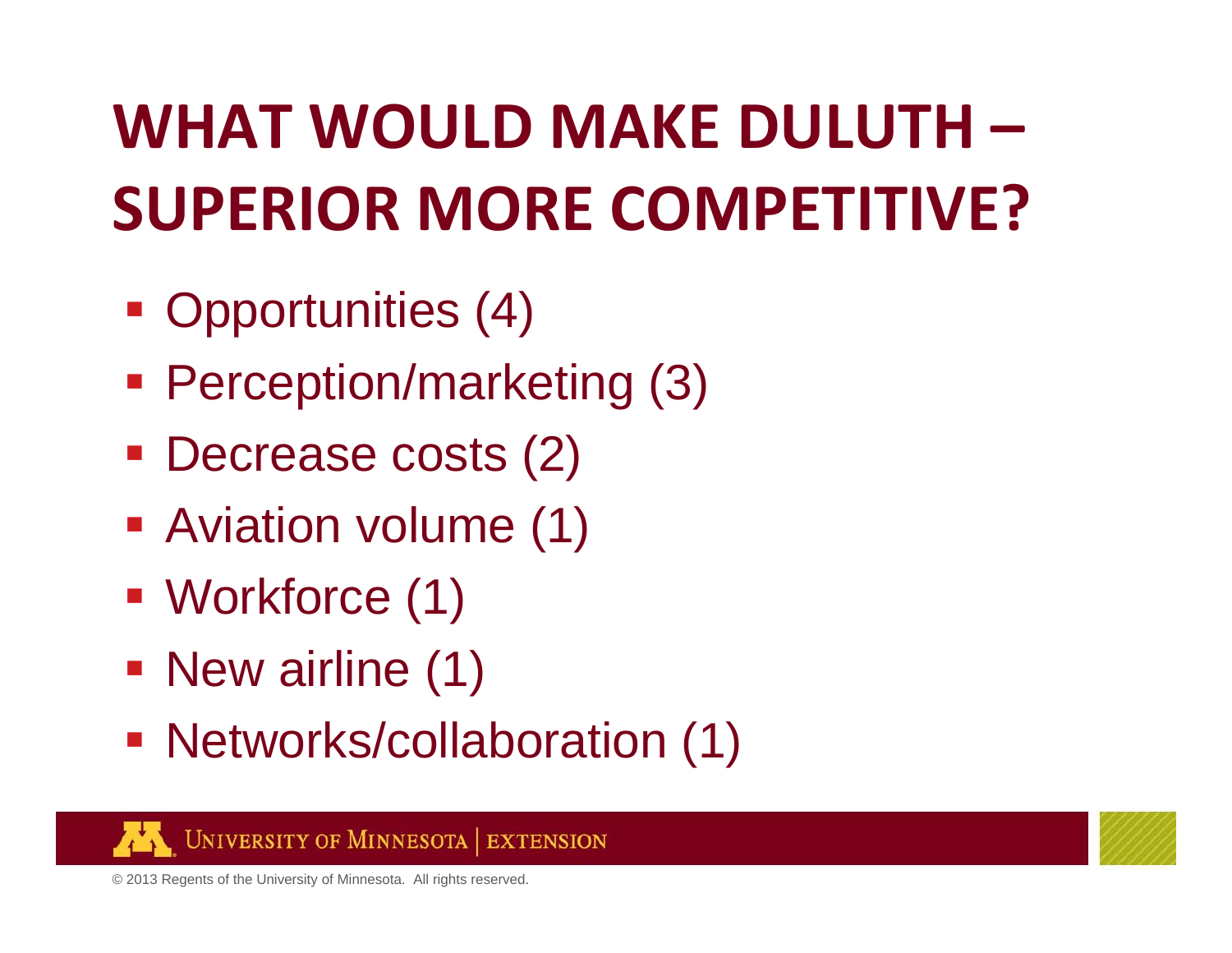## **WHAT ARE THE BIGGEST THREATS TODULUTH – SUPERIOR'S AEROSPACE?**

- **Economy (3)**
- Costs/competition/customers (3)
- **Decline in Duluth-Superior's position as a** hub (2)
- **Lack of national reputation (2)**
- Health of Cirrus (2)
- Federal/Local government (2)
- **Collaboration, if it were to lack (1)**

**UNIVERSITY OF MINNESOTA EXTENSION** 

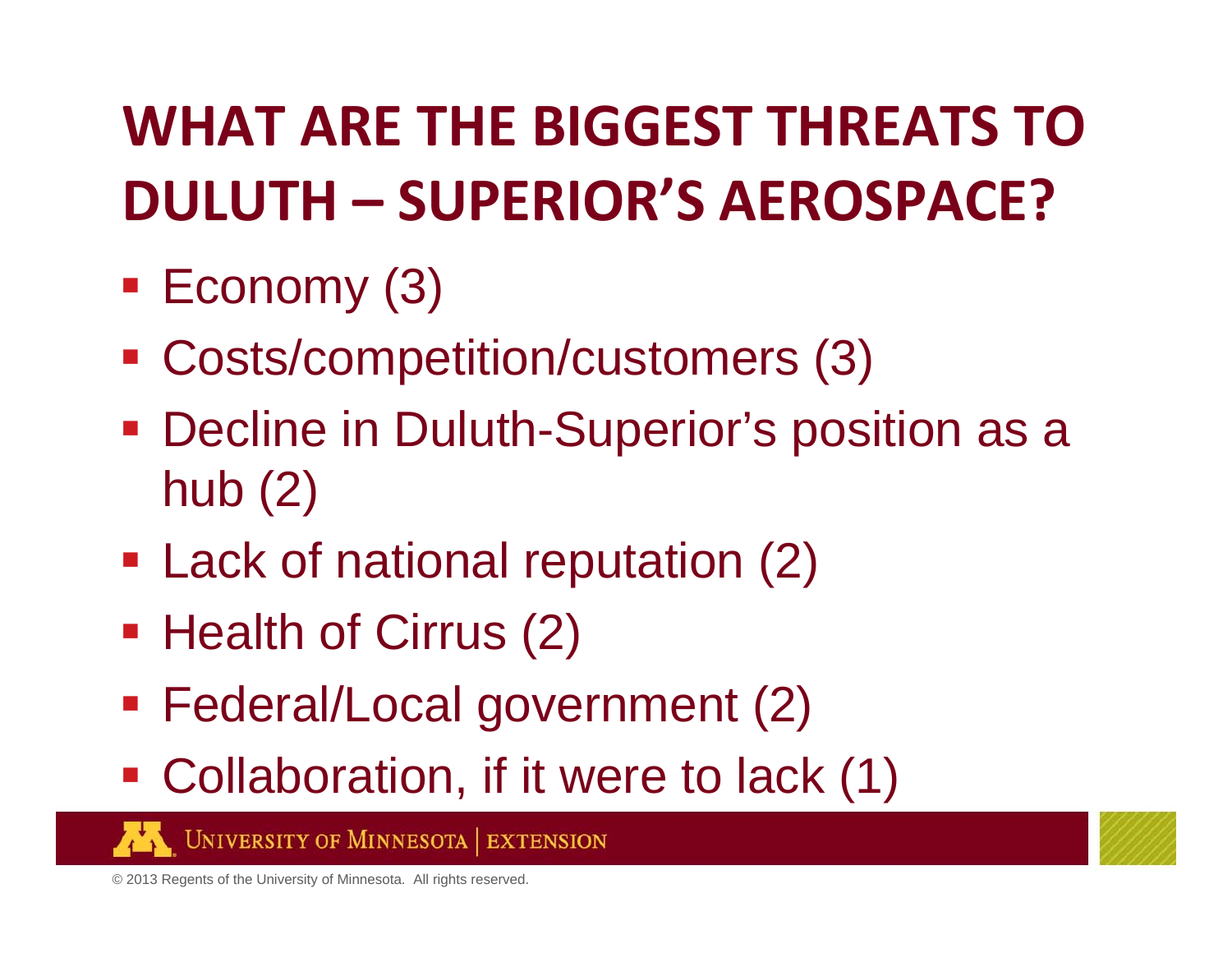## Moving the Industry Forward **SUPPORTING THE INDUSTRY**



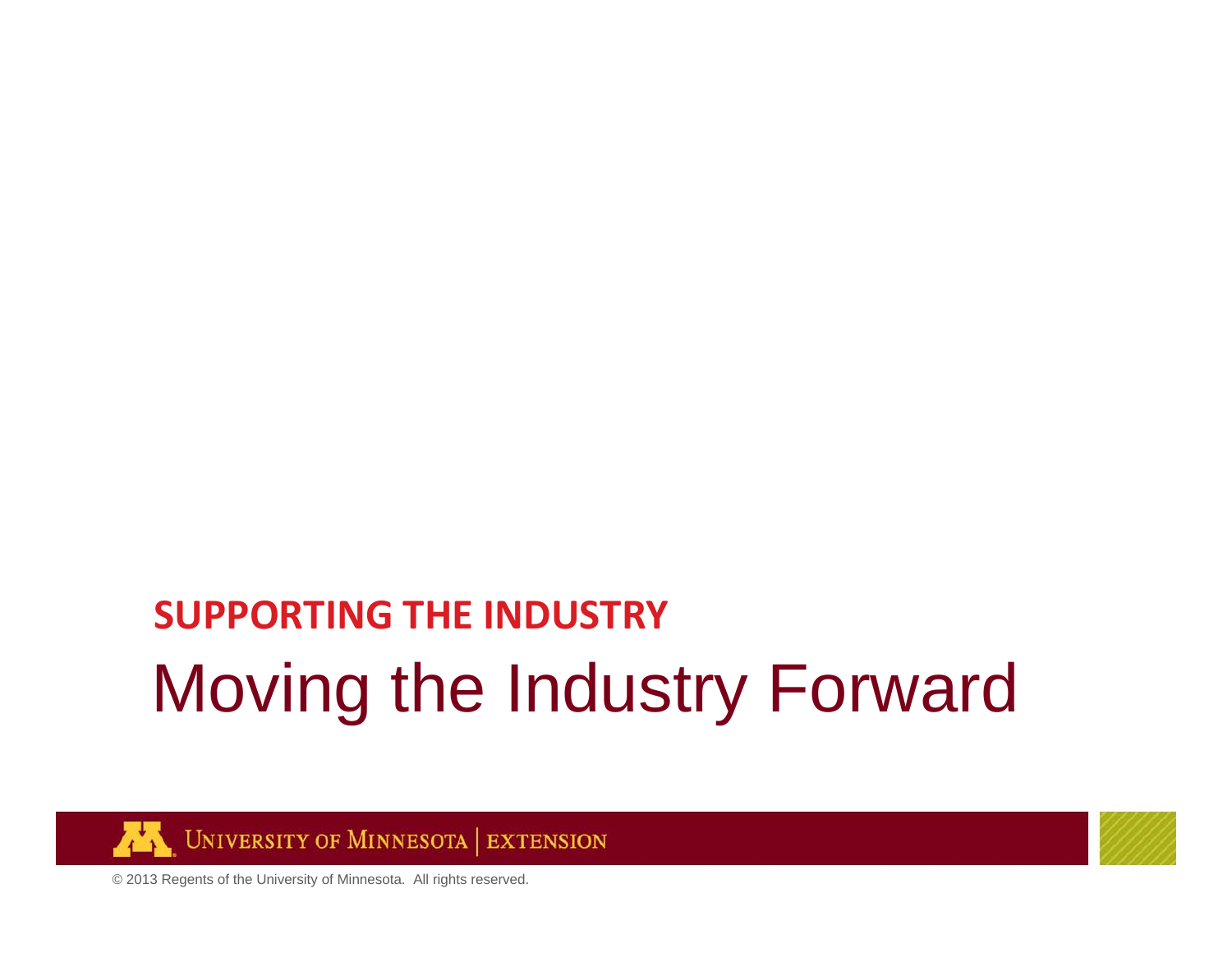# **HOW CAN NAA HELP THE INDUSTRY?**

- Collaboration, even more inclusivity (5)
- Keep up the current work (3)
- **Build a national reputation (2)**
- **Education/workforce/work with youth (2)**
- **Help businesses build longevity (1)**
- Be the pipeline for news (1)



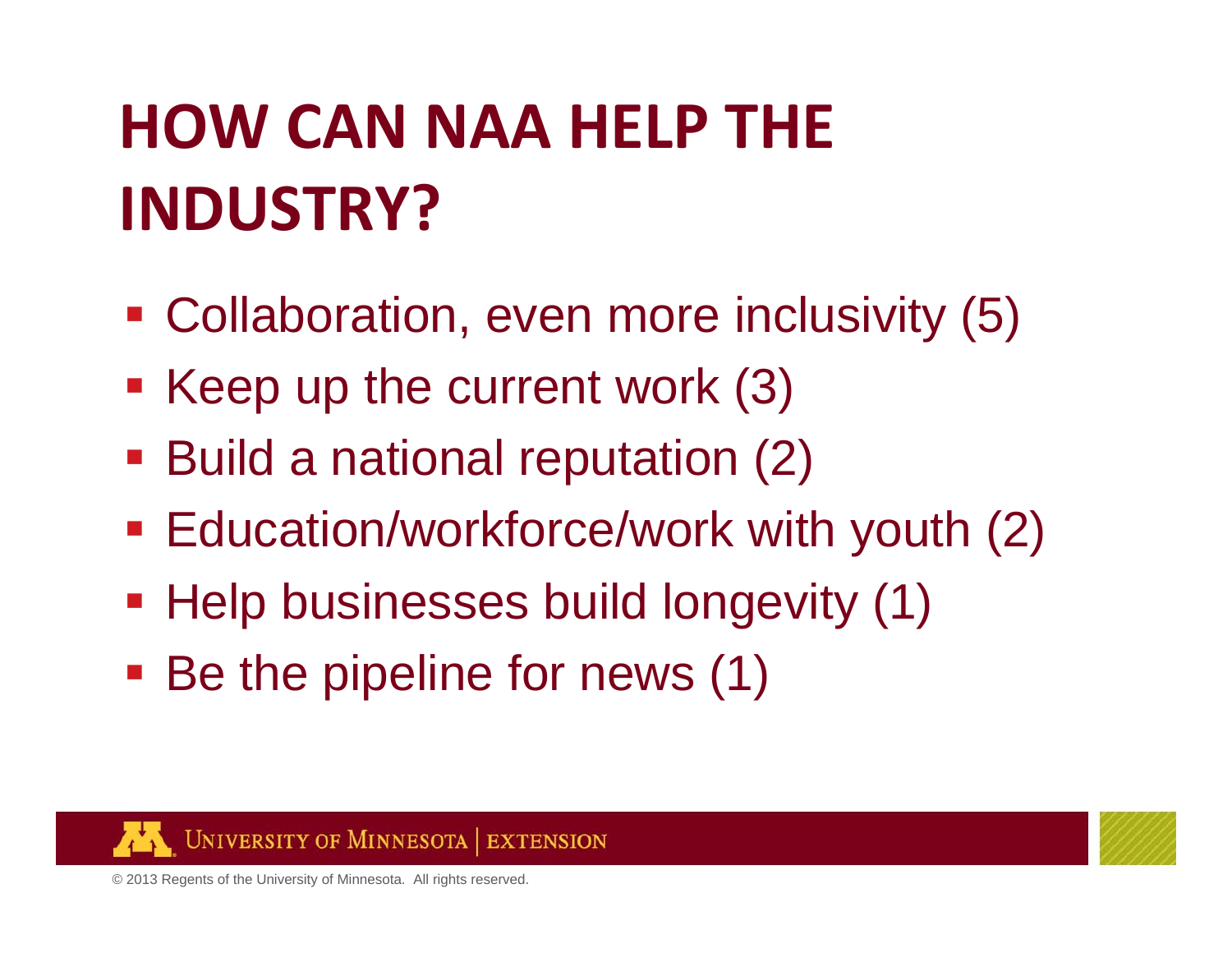### Questions and Comments **AEROSPACE INDUSTRY IN DULUTH‐SUPERIOR**



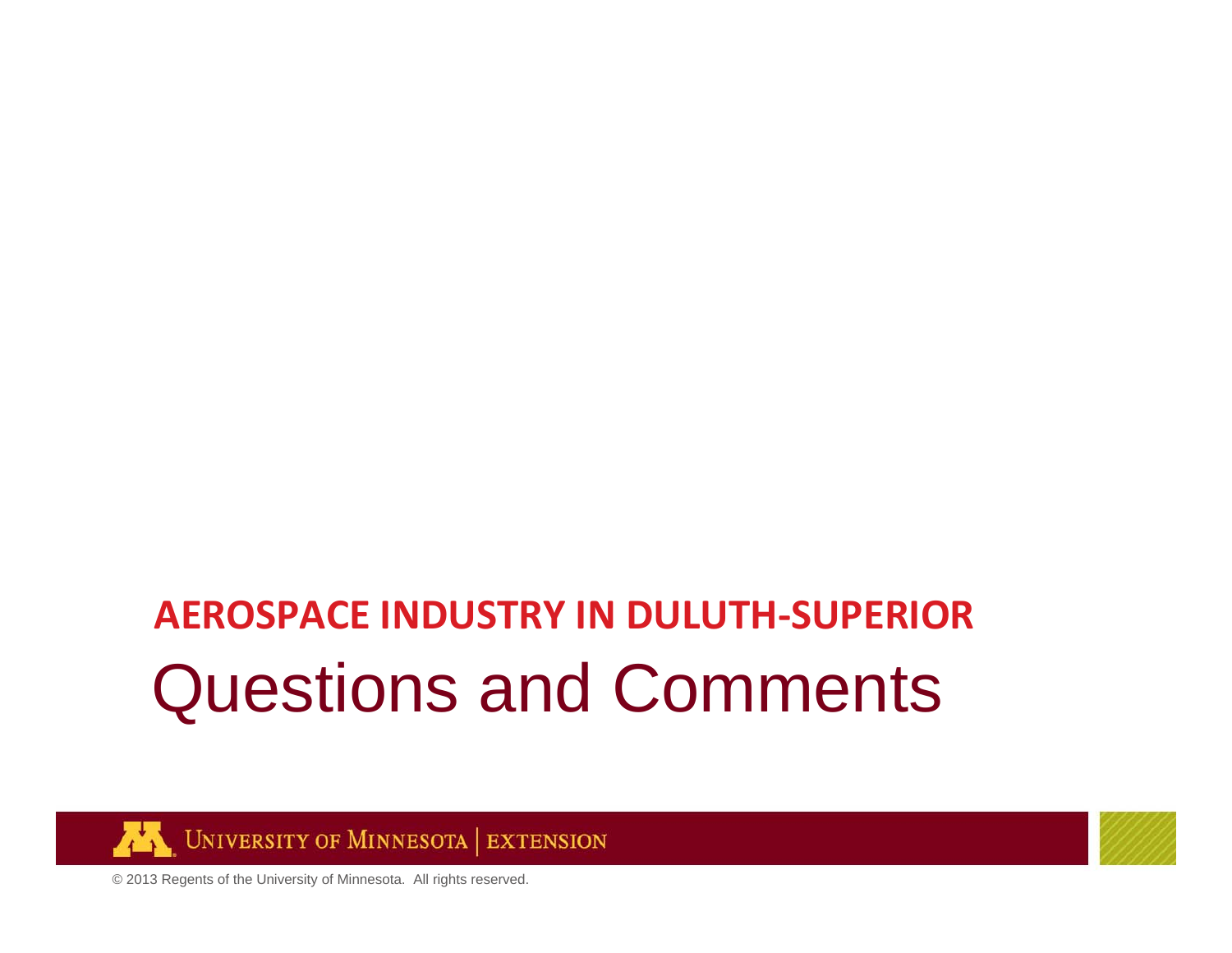

# **THANK YOU!** John Bennett, <u>jbennett@umn.edu</u> 218‐726‐6471Brigid Tuck, tuckb@umn.edu 507‐389‐6979

**© 2013 Regents of the University of Minnesota. All rights reserved.**

**The University of Minnesota is an equal opportunity educator and employer. This PowerPoint is available in alternative formats upon request. Direct requests to 612-625-8233.**

MAKING A DIFFERENCE IN MINNESOTA: ENVIRONMENT + FOOD & AGRICULTURE + COMMUNITIES + FAMILIES + YOUTH

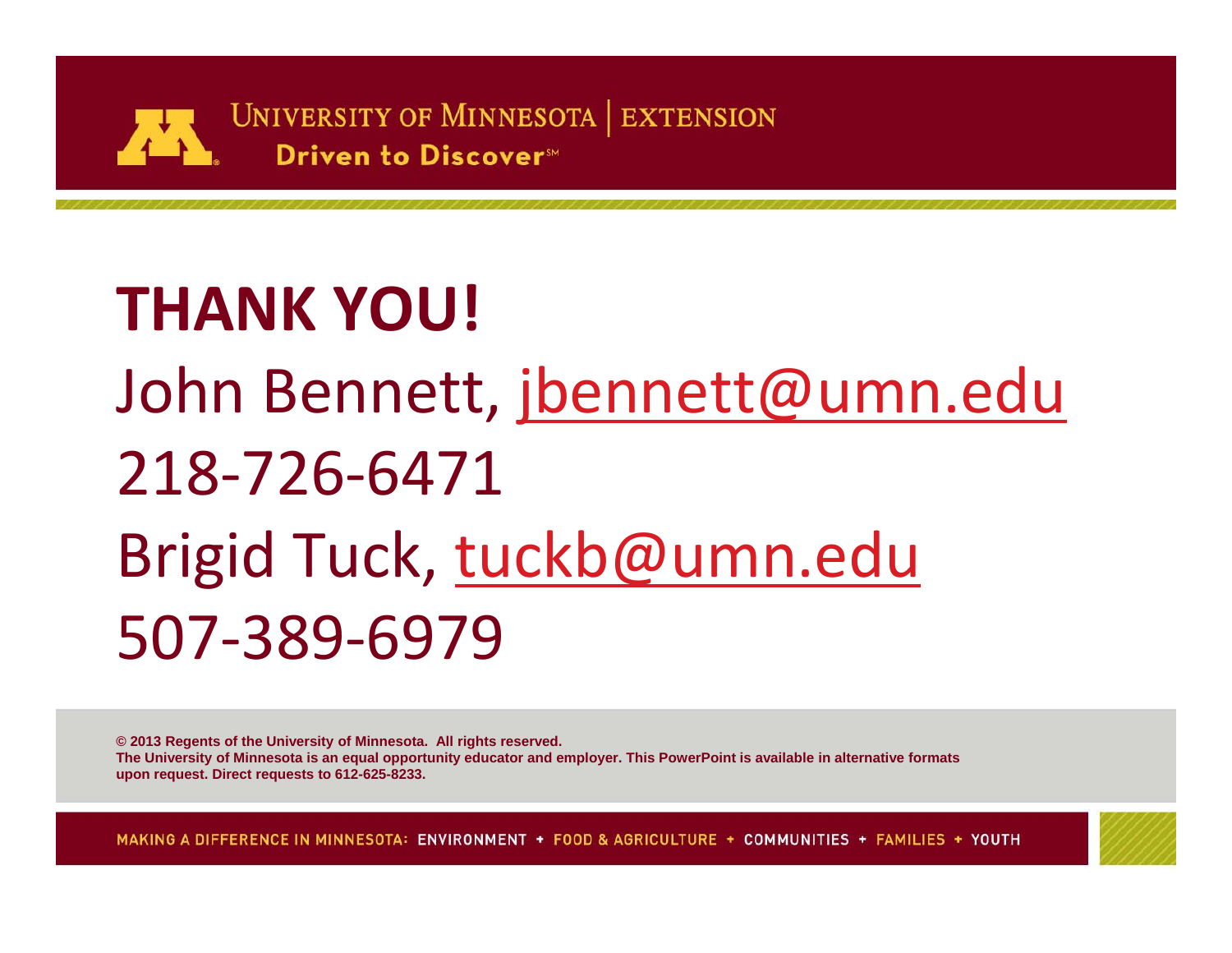### **SHIFT‐SHARE ANALYSIS – ST. LOUIS AND DOUGLAS COUNTIES**

|                                  | <b>National</b><br><b>Growth</b> | <b>Industrial Mix</b><br><b>Growth</b> | <b>Competitive</b><br><b>Share Growth</b> |
|----------------------------------|----------------------------------|----------------------------------------|-------------------------------------------|
| <b>Other Services</b>            | $-2.7$                           | 4.8                                    | 455                                       |
| Information                      | $-2.7$                           | $-8.6$                                 | 2,265                                     |
| Construction                     | $-2.7$                           | $-23.0$                                | 18.3                                      |
| Natural/Mining                   | $-2.7$                           | 11.5                                   | 2.3                                       |
| <b>Financial</b>                 | $-2.7$                           | $-5.0$                                 | 1.4                                       |
| Public Admin.                    | $-2.7$                           | 2.2                                    | $-0.8$                                    |
| <b>TTU</b>                       | $-2.7$                           | $-1.8$                                 | $-0.5$                                    |
| Manufacturing                    | $-2.7$                           | $-11.1$                                | $-2.3$                                    |
| <b>Professional Ser.</b>         | $-2.7$                           | 2.8                                    | $-6.3$                                    |
| Leisure/Hosp.                    | $-2.7$                           | 5.8                                    | $-4.5$                                    |
| <b>Education/Health Services</b> | $-2.7$                           | 9.2                                    | $-2.5$                                    |



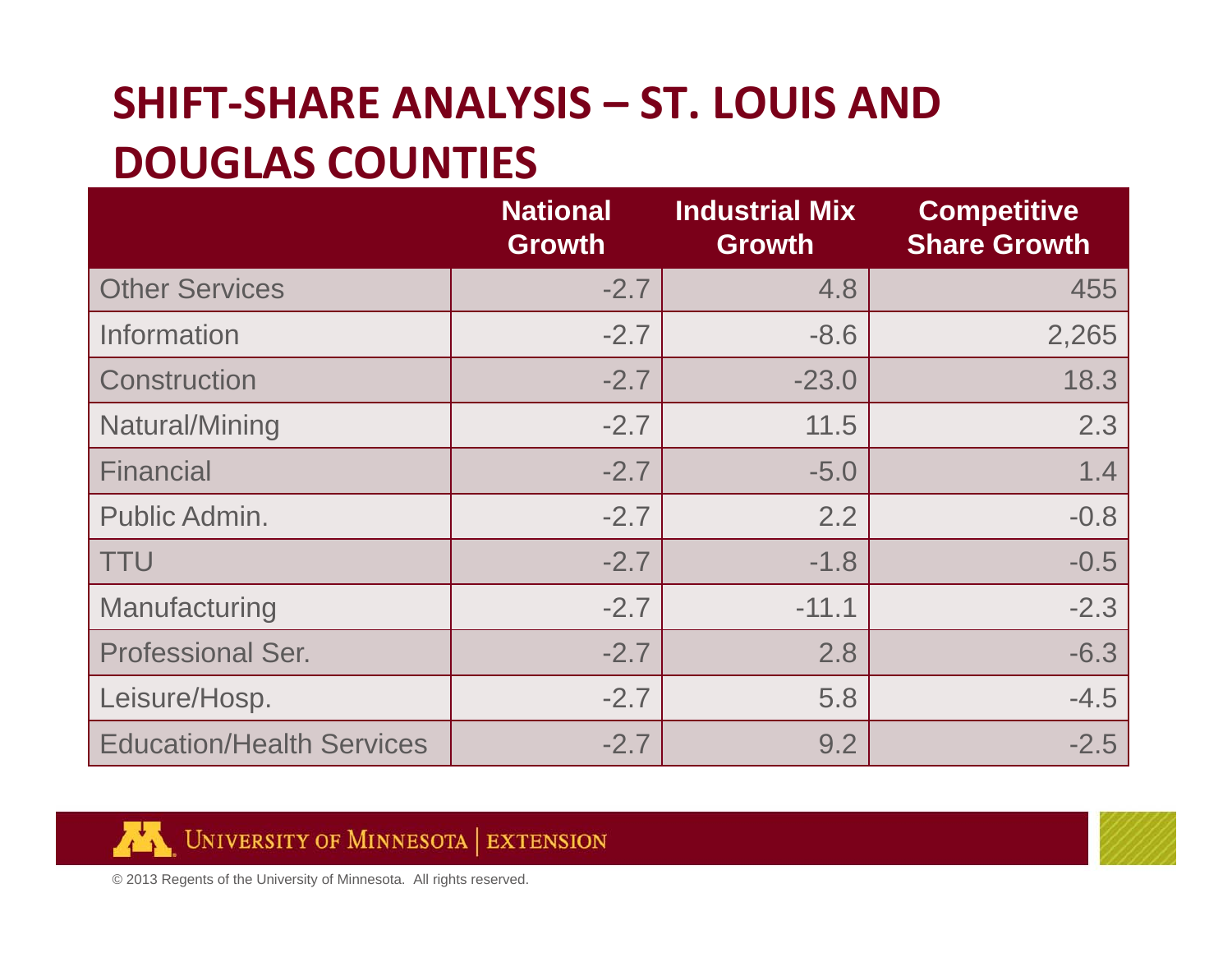## **2007 ECONOMIC IMPACT ANALYSIS**

|                        | Employment | Labor Income<br>(millions) | Output<br>(millions) |
|------------------------|------------|----------------------------|----------------------|
| <b>Direct Effect</b>   | 2,309      | \$132.6                    | \$599.1              |
| <b>Indirect Effect</b> | 954        | \$40.4                     | \$146.8              |
| <b>Induced Effect</b>  | 1,171      | \$34.6                     | \$114.2              |
| <b>Total Effect</b>    | 4,434      | \$207.6                    | \$861.0              |

**Source: Department of Employment and Economic Development**



UNIVERSITY OF MINNESOTA | EXTENSION ÆÑ